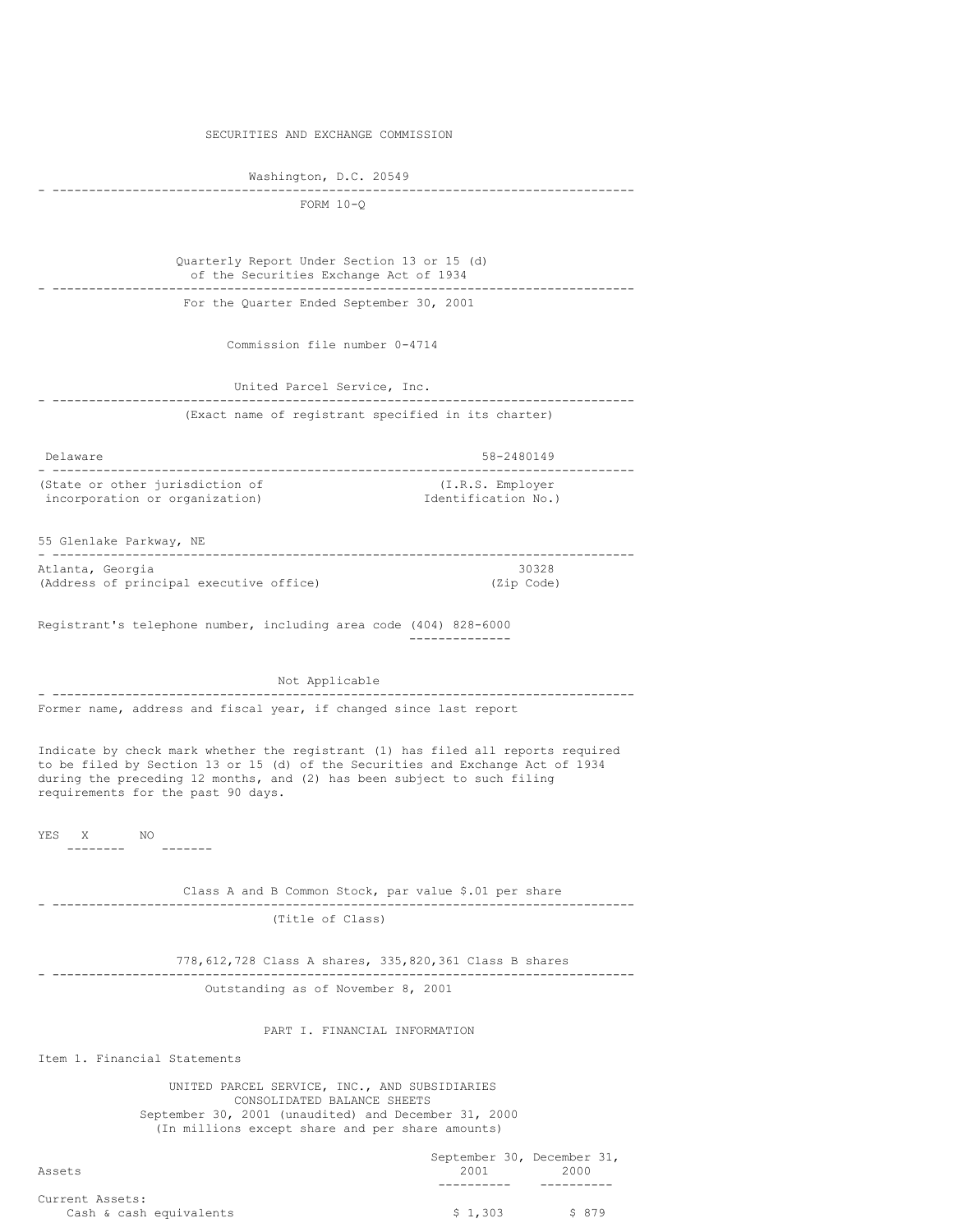| Marketable securities & short-term investments            | 1,191                    | 1,073                                                                                                                                                                                                                                                                                                                                                                                                                                                                                                                                                                                                                                                                                                                                    |
|-----------------------------------------------------------|--------------------------|------------------------------------------------------------------------------------------------------------------------------------------------------------------------------------------------------------------------------------------------------------------------------------------------------------------------------------------------------------------------------------------------------------------------------------------------------------------------------------------------------------------------------------------------------------------------------------------------------------------------------------------------------------------------------------------------------------------------------------------|
| Accounts receivable                                       | 4,549                    | 4,140                                                                                                                                                                                                                                                                                                                                                                                                                                                                                                                                                                                                                                                                                                                                    |
| Other current assets                                      | 641                      | 1,032                                                                                                                                                                                                                                                                                                                                                                                                                                                                                                                                                                                                                                                                                                                                    |
| Total Current Assets                                      | 7,684                    | 7,124                                                                                                                                                                                                                                                                                                                                                                                                                                                                                                                                                                                                                                                                                                                                    |
| Property, Plant & Equipment - at cost, net of accumulated |                          |                                                                                                                                                                                                                                                                                                                                                                                                                                                                                                                                                                                                                                                                                                                                          |
| depreciation & amortization of \$10,449 in 2001 and       |                          |                                                                                                                                                                                                                                                                                                                                                                                                                                                                                                                                                                                                                                                                                                                                          |
| \$9,665 in 2000                                           | 13,401                   | 12,329                                                                                                                                                                                                                                                                                                                                                                                                                                                                                                                                                                                                                                                                                                                                   |
| Prepaid pension costs                                     | 1,835                    | 1,593                                                                                                                                                                                                                                                                                                                                                                                                                                                                                                                                                                                                                                                                                                                                    |
| Other assets                                              | 1,699<br>----------      | 616<br>----------                                                                                                                                                                                                                                                                                                                                                                                                                                                                                                                                                                                                                                                                                                                        |
|                                                           | \$24,619                 | \$21,662                                                                                                                                                                                                                                                                                                                                                                                                                                                                                                                                                                                                                                                                                                                                 |
| Liabilities & Shareowners' Equity                         | __________               | $=$ ==========                                                                                                                                                                                                                                                                                                                                                                                                                                                                                                                                                                                                                                                                                                                           |
| Current Liabilities:                                      |                          |                                                                                                                                                                                                                                                                                                                                                                                                                                                                                                                                                                                                                                                                                                                                          |
| Commercial paper                                          | \$612                    | \$ 366                                                                                                                                                                                                                                                                                                                                                                                                                                                                                                                                                                                                                                                                                                                                   |
| Accounts payable                                          | 1,970                    | 1,674                                                                                                                                                                                                                                                                                                                                                                                                                                                                                                                                                                                                                                                                                                                                    |
| Accrued wages & withholdings                              | 1,793                    | 1,134                                                                                                                                                                                                                                                                                                                                                                                                                                                                                                                                                                                                                                                                                                                                    |
| Income taxes payable                                      | 698                      | 132                                                                                                                                                                                                                                                                                                                                                                                                                                                                                                                                                                                                                                                                                                                                      |
| Current maturities of long-term debt                      | 70                       | 257                                                                                                                                                                                                                                                                                                                                                                                                                                                                                                                                                                                                                                                                                                                                      |
| Other current liabilities                                 | 901                      | 938                                                                                                                                                                                                                                                                                                                                                                                                                                                                                                                                                                                                                                                                                                                                      |
| Total Current Liabilities                                 | ----------<br>6,044      | ----------<br>4,501                                                                                                                                                                                                                                                                                                                                                                                                                                                                                                                                                                                                                                                                                                                      |
|                                                           | -----------              | ----------                                                                                                                                                                                                                                                                                                                                                                                                                                                                                                                                                                                                                                                                                                                               |
| Long-Term Debt                                            | 4,233<br>-----------     | 2,981<br>----------                                                                                                                                                                                                                                                                                                                                                                                                                                                                                                                                                                                                                                                                                                                      |
| Accumulated Postretirement Benefit Obligation, Net        | 1,133<br>-----------     | 1,049<br>----------                                                                                                                                                                                                                                                                                                                                                                                                                                                                                                                                                                                                                                                                                                                      |
| Deferred Taxes, Credits & Other Liabilities               | 3,504<br>__________      | 3,396<br>-----------                                                                                                                                                                                                                                                                                                                                                                                                                                                                                                                                                                                                                                                                                                                     |
| Shareowners' Equity:                                      |                          |                                                                                                                                                                                                                                                                                                                                                                                                                                                                                                                                                                                                                                                                                                                                          |
| Preferred stock, no par value, authorized 200,000,000     |                          |                                                                                                                                                                                                                                                                                                                                                                                                                                                                                                                                                                                                                                                                                                                                          |
| shares, none issued                                       |                          |                                                                                                                                                                                                                                                                                                                                                                                                                                                                                                                                                                                                                                                                                                                                          |
| Class A common stock, par value \$.01 per share,          |                          |                                                                                                                                                                                                                                                                                                                                                                                                                                                                                                                                                                                                                                                                                                                                          |
| authorized 4,600,000,000 shares, issued                   |                          |                                                                                                                                                                                                                                                                                                                                                                                                                                                                                                                                                                                                                                                                                                                                          |
| 799,187,156 and 935,873,745 in 2001 and 2000              | 8                        | 9                                                                                                                                                                                                                                                                                                                                                                                                                                                                                                                                                                                                                                                                                                                                        |
| Class B common stock, par value \$.01 per share,          |                          |                                                                                                                                                                                                                                                                                                                                                                                                                                                                                                                                                                                                                                                                                                                                          |
| authorized 5,600,000,000 shares, issued                   |                          |                                                                                                                                                                                                                                                                                                                                                                                                                                                                                                                                                                                                                                                                                                                                          |
| 319,565,781 and 198,819,384 in 2001 and 2000              | 3                        | 2                                                                                                                                                                                                                                                                                                                                                                                                                                                                                                                                                                                                                                                                                                                                        |
| Additional paid-in capital                                | $\overline{\phantom{a}}$ | 267                                                                                                                                                                                                                                                                                                                                                                                                                                                                                                                                                                                                                                                                                                                                      |
| Retained earnings                                         | 9,982                    | 9,684                                                                                                                                                                                                                                                                                                                                                                                                                                                                                                                                                                                                                                                                                                                                    |
| Accumulated other comprehensive loss                      | (288)                    | (227)                                                                                                                                                                                                                                                                                                                                                                                                                                                                                                                                                                                                                                                                                                                                    |
| Deferred compensation arrangements                        | 47<br>---------          |                                                                                                                                                                                                                                                                                                                                                                                                                                                                                                                                                                                                                                                                                                                                          |
|                                                           | 9,752                    | 9,735                                                                                                                                                                                                                                                                                                                                                                                                                                                                                                                                                                                                                                                                                                                                    |
| Less: Treasury stock, at cost (820,305 and 0 shares       |                          |                                                                                                                                                                                                                                                                                                                                                                                                                                                                                                                                                                                                                                                                                                                                          |
| in 2001 and 2000)                                         | (47)<br>----------       | ----------                                                                                                                                                                                                                                                                                                                                                                                                                                                                                                                                                                                                                                                                                                                               |
|                                                           | 9,705                    | 9,735                                                                                                                                                                                                                                                                                                                                                                                                                                                                                                                                                                                                                                                                                                                                    |
|                                                           | -----------<br>\$24,619  | -----------<br>\$21,662                                                                                                                                                                                                                                                                                                                                                                                                                                                                                                                                                                                                                                                                                                                  |
|                                                           | ==========               | $\qquad \qquad \Rightarrow \qquad \qquad \Rightarrow \qquad \qquad \Rightarrow \qquad \qquad \Rightarrow \qquad \qquad \Rightarrow \qquad \qquad \Rightarrow \qquad \qquad \Rightarrow \qquad \qquad \Rightarrow \qquad \qquad \Rightarrow \qquad \qquad \Rightarrow \qquad \qquad \Rightarrow \qquad \qquad \Rightarrow \qquad \qquad \Rightarrow \qquad \qquad \Rightarrow \qquad \qquad \Rightarrow \qquad \qquad \Rightarrow \qquad \qquad \Rightarrow \qquad \qquad \Rightarrow \qquad \qquad \Rightarrow \qquad \qquad \Rightarrow \qquad \qquad \Rightarrow \qquad \qquad \Rightarrow \qquad \qquad \Rightarrow \qquad \qquad \Rightarrow \qquad \qquad \Rightarrow \qquad \qquad \Rightarrow \qquad \qquad \Rightarrow \qquad \$ |

See notes to unaudited consolidated financial statements.

### <TABLE> <CAPTION>

UNITED PARCEL SERVICE, INC., AND SUBSIDIARIES STATEMENTS OF CONSOLIDATED INCOME Three and Nine Months Ended September 30, 2001 and 2000 (In millions except per share amounts) (unaudited)

| $<$ S $>$                                                 | $<\infty$<br><<><br>Three Months Ended Nine Months Ended<br>September 30,                                                                                                                                                       |             | <<<br><<<br>September 30,                                                                                                                                                                                                       |        |  |
|-----------------------------------------------------------|---------------------------------------------------------------------------------------------------------------------------------------------------------------------------------------------------------------------------------|-------------|---------------------------------------------------------------------------------------------------------------------------------------------------------------------------------------------------------------------------------|--------|--|
|                                                           | 2001 - 2001 - 2002 - 2003 - 2004 - 2004 - 2004 - 2005 - 2006 - 2007 - 2008 - 2008 - 2008 - 2008 - 2008 - 2008 - 2008 - 2008 - 2008 - 2008 - 2008 - 2008 - 2008 - 2008 - 2008 - 2008 - 2008 - 2008 - 2008 - 2008 - 2008 - 2008 - | 2000        | 2001 - 2001 - 2002 - 2003 - 2004 - 2004 - 2004 - 2005 - 2006 - 2012 - 2012 - 2013 - 2014 - 2014 - 2014 - 2014 - 2014 - 2014 - 2014 - 2014 - 2014 - 2014 - 2014 - 2014 - 2014 - 2014 - 2014 - 2014 - 2014 - 2014 - 2014 - 2014 - | 2000   |  |
| Revenue                                                   |                                                                                                                                                                                                                                 |             | $$7,481$ $$7,367$ $$22,557$ $$21,871$                                                                                                                                                                                           |        |  |
| Operating Expenses:<br>Compensation and benefits<br>Other |                                                                                                                                                                                                                                 | 2,232 2,154 | 4,306 4,072 12,826 12,189<br>6,803 6,313                                                                                                                                                                                        |        |  |
|                                                           |                                                                                                                                                                                                                                 | 6,538 6,226 | 19,629                                                                                                                                                                                                                          | 18,502 |  |
| Operating Profit                                          |                                                                                                                                                                                                                                 | 943 1,141   | 2,928 3,369                                                                                                                                                                                                                     |        |  |
| Other Income and (Expense):<br>Investment income          | 34                                                                                                                                                                                                                              | 71          | 126                                                                                                                                                                                                                             | 473    |  |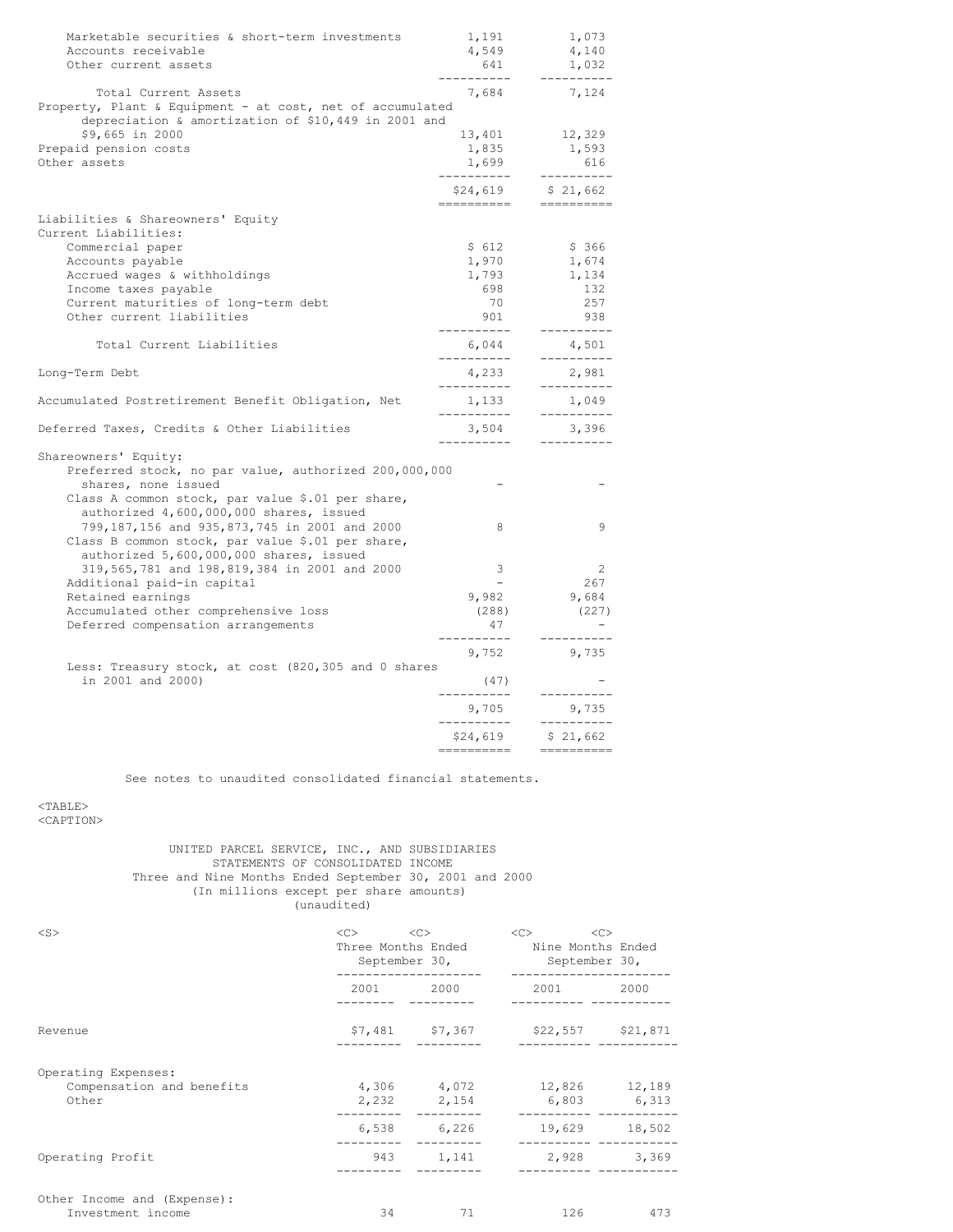| Interest expense                                                                            | (45)                           | (41)                                    | (136)                                         | (158)           |
|---------------------------------------------------------------------------------------------|--------------------------------|-----------------------------------------|-----------------------------------------------|-----------------|
|                                                                                             | (11)                           | 30                                      | (10)                                          | 315             |
| Income Before Income Taxes And<br>Cumulative Effect of Change                               |                                |                                         |                                               |                 |
| In Accounting Principle                                                                     |                                | 932 1,171                               | 2,918 3,684                                   |                 |
| Income Taxes                                                                                |                                | 364 469                                 | 1,138 1,474                                   |                 |
| Income Before Cumulative Effect<br>of Change In Accounting Principle                        | 568                            | 702                                     | 1,780 2,210                                   |                 |
| Cumulative Effect of Change In<br>The Method Of Accounting For<br>Derivatives, Net of Taxes |                                |                                         | (26)                                          |                 |
| Net Income                                                                                  | \$568 \<br>---------           | \$702<br>=========                      | $$1,754$ $$2,210$<br>=========== ============ |                 |
| Basic Earnings Per Share Before<br>Cumulative Effect Of Change                              |                                | \$0.62                                  |                                               |                 |
| In Accounting Principle                                                                     | \$0.50                         | =========         =========             | \$1.58<br>=========== ============            | \$1.91          |
| Basic Earnings Per Share                                                                    |                                | $$0.50$ $$0.62$<br>---------- --------- | ----------- -----------                       | $$1.56$ $$1.91$ |
| Diluted Earnings Per Share Before<br>Cumulative Effect Of Change                            |                                |                                         |                                               |                 |
| In Accounting Principle                                                                     | \$0.50                         | \$0.60<br>====================          | ----------- -----------                       | $$1.55$ $$1.87$ |
| Diluted Earnings Per Share                                                                  | \$0.50<br>---------- --------- | \$0.60                                  | =========== ============                      | \$1.53 \$1.87   |

 $<$ /TABLE>

See notes to unaudited consolidated financial statements.

# $<sub>TABLE</sub>$ </sub>

<CAPTION>

### UNITED PARCEL SERVICE, INC., AND SUBSIDIARIES CONSOLIDATED STATEMENT OF SHAREOWNERS' EQUITY Nine Months Ended September 30, 2001 (In millions except per share amounts) (unaudited)

| $<$ S $>$                                              | <<      | <<      | $<$ C>  | << | $<$ C>                                       | <<    | <<                                             | <<                       | <<       | << |
|--------------------------------------------------------|---------|---------|---------|----|----------------------------------------------|-------|------------------------------------------------|--------------------------|----------|----|
| <<                                                     |         |         |         |    |                                              |       |                                                |                          |          |    |
|                                                        | Class A |         | Class B |    |                                              |       | Accumulated                                    |                          | Treasury |    |
| Stock,                                                 |         |         |         |    |                                              |       |                                                |                          |          |    |
|                                                        |         |         |         |    | Common Stock Common Stock Additional         |       | Other                                          | Deferred                 | At Cost  |    |
| Total                                                  |         |         |         |    |                                              |       |                                                |                          |          |    |
| Shareowners'<br>$--$                                   |         |         |         |    | Paid-In                                      |       | Retained Comprehensive Compensation ---------- |                          |          |    |
|                                                        |         |         |         |    | Shares Amount Shares Amount Capital Earnings |       |                                                | Loss Arrangements Shares |          |    |
| Amount Equity                                          |         |         |         |    |                                              |       |                                                |                          |          |    |
|                                                        |         |         |         |    |                                              |       |                                                |                          |          |    |
| Balance, January 1, 2001<br>\$9,735                    |         | 936 \$9 |         |    | 199 \$2 \$267 \$9,684 \$(227)                |       |                                                | $S =$                    |          | S. |
| Comprehensive income:                                  |         |         |         |    |                                              |       |                                                |                          |          |    |
| Net income<br>1,754<br>$\overline{\phantom{0}}$        |         |         |         |    |                                              | 1,754 |                                                |                          |          |    |
| Foreign currency                                       |         |         |         |    |                                              |       |                                                |                          |          |    |
| adjustments<br>(7)<br>$\overline{\phantom{a}}$         |         |         |         |    |                                              |       | (7)                                            |                          |          |    |
| Unrealized loss on                                     |         |         |         |    |                                              |       |                                                |                          |          |    |
| marketable securities                                  |         |         |         |    |                                              |       | (22)                                           |                          |          |    |
| (22)<br>$\overline{\phantom{0}}$<br>Unrealized loss on |         |         |         |    |                                              |       |                                                |                          |          |    |
| cash flow hedges                                       |         |         |         |    |                                              |       | (32)                                           |                          |          |    |
| (32)                                                   |         |         |         |    |                                              |       |                                                |                          |          |    |
|                                                        |         |         |         |    |                                              |       |                                                |                          |          |    |
| Comprehensive income<br>1,693                          |         |         |         |    |                                              |       |                                                |                          |          |    |
|                                                        |         |         |         |    |                                              |       |                                                |                          |          |    |

| Dividends (\$0.57 per share) $    -$ |  |  |  |  |  | (644) |  |  |  |
|--------------------------------------|--|--|--|--|--|-------|--|--|--|
|--------------------------------------|--|--|--|--|--|-------|--|--|--|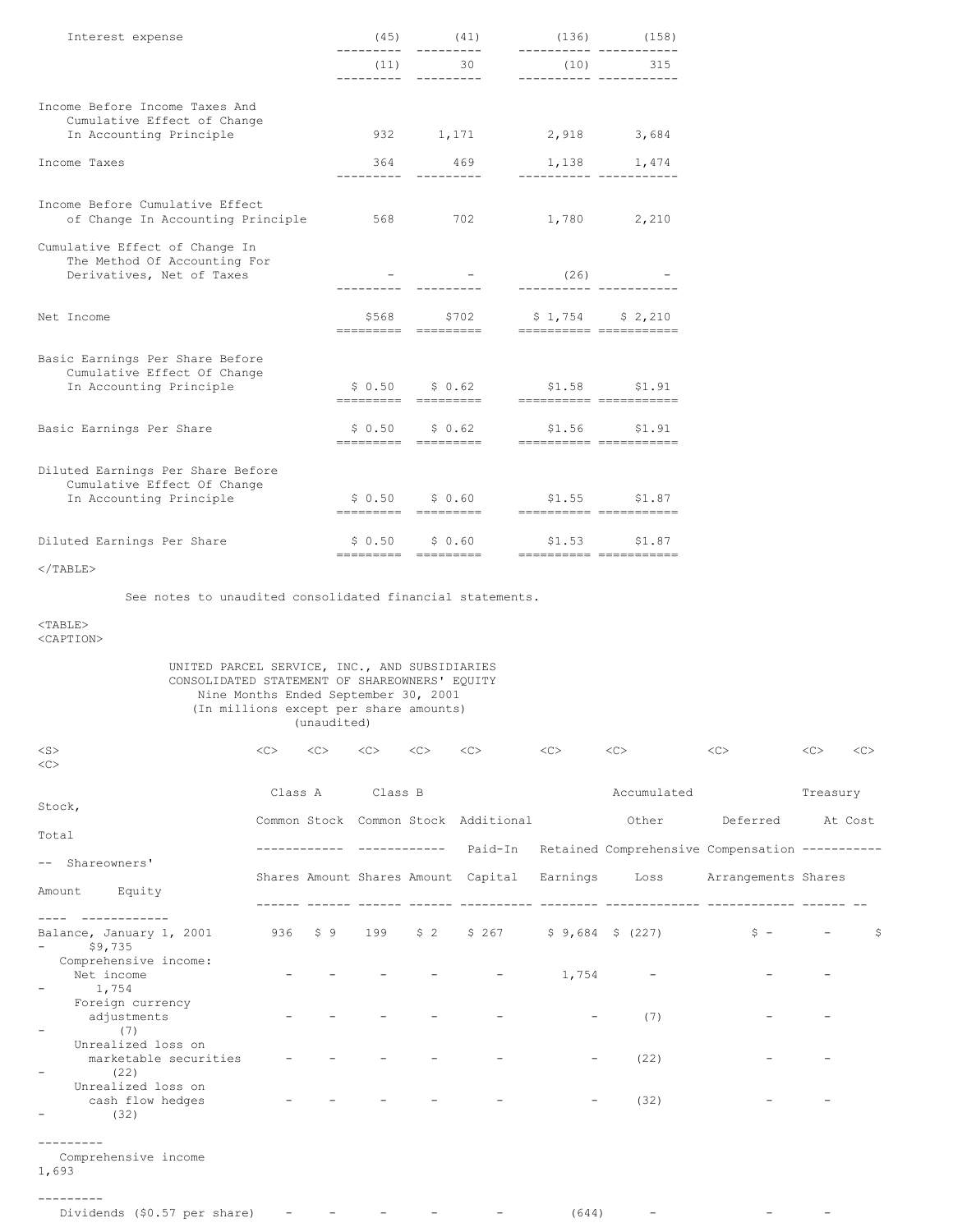| ---------<br>---------                                  |              |                   |     |                   |                                                    |                 |      |     |     |
|---------------------------------------------------------|--------------|-------------------|-----|-------------------|----------------------------------------------------|-----------------|------|-----|-----|
|                                                         |              |                   |     |                   |                                                    |                 |      |     |     |
| Balance, September 30, 2001<br>(47)<br>\$9,705          | 799 \$8      |                   | 320 |                   | $\begin{array}{ccc} \xi & 3 & \xi & - \end{array}$ | $$9,982$$ (288) | \$47 | (1) | -\$ |
|                                                         |              |                   |     |                   |                                                    |                 |      |     |     |
|                                                         |              |                   |     |                   |                                                    |                 |      |     |     |
| Stock                                                   | (121)        | (1)               | 121 | $\overline{1}$    |                                                    |                 |      |     |     |
| Conversion of Class A Common<br>Stock to Class B Common |              |                   |     |                   |                                                    |                 |      |     |     |
| (47)                                                    |              |                   |     |                   |                                                    |                 |      |     |     |
| deferred compensation<br>arrangements                   |              |                   |     |                   |                                                    |                 | 47   | (1) |     |
| Common stock held for                                   |              |                   |     |                   |                                                    |                 |      |     |     |
| (1, 716)<br>$\overline{\phantom{a}}$                    |              |                   |     |                   |                                                    |                 |      |     |     |
| 510<br>Common stock purchases                           | (22)         | $\qquad \qquad -$ | (9) | $\qquad \qquad -$ | (904)                                              | (812)           |      |     |     |
| acquisitions                                            |              |                   | 9   |                   | 510                                                |                 |      |     |     |
| Common stock issuances for                              |              |                   |     |                   |                                                    |                 |      |     |     |
| Common stock issuances<br>50                            | $\mathbf{1}$ |                   |     |                   | 50                                                 |                 |      |     |     |
| Stock award plans<br>77<br>$\qquad \qquad -$            | 5            |                   |     |                   | 77                                                 |                 |      |     |     |
| (644)                                                   |              |                   |     |                   |                                                    |                 |      |     |     |

 $<$ /TABLE>

See notes to unaudited consolidated financial statements.

<TABLE>

<CAPTION>

UNITED PARCEL SERVICE, INC., AND SUBSIDIARIES CONSOLIDATED STATEMENTS OF CASH FLOWS Nine Months Ended September 30, 2001 and 2000 (In millions) (unaudited)

| $<$ S $>$                                                                                                                 | <<<br>Nine Months Ended<br>September 30, | <<<br>------------------- |
|---------------------------------------------------------------------------------------------------------------------------|------------------------------------------|---------------------------|
|                                                                                                                           | 2001<br>---------                        | 2000<br>---------         |
| Cash flows from operating activities:<br>Net income                                                                       | $$1,754$ $$2,210$                        |                           |
| Adjustments to reconcile net income<br>to net cash from operating activities:                                             |                                          |                           |
| Depreciation and amortization                                                                                             | 1,017                                    | 864                       |
| Postretirement benefits                                                                                                   | 84                                       | 59                        |
| Deferred taxes, credits, and other                                                                                        | 178                                      | (12)                      |
| Stock award plans                                                                                                         | 386                                      | 415                       |
| Gain on exchange of investments and sale of business<br>Changes in assets and liabilities, net of effect of acquisitions: | $\overline{\phantom{0}}$                 | (263)                     |
| Accounts receivable                                                                                                       | 107                                      | (180)                     |
| Other current assets                                                                                                      | 352                                      | 245                       |
| Prepaid pension costs                                                                                                     | (241)                                    | (677)                     |
| Accounts payable                                                                                                          | (249)                                    | 91                        |
| Accrued wages and withholdings                                                                                            | 319                                      | 368                       |
| Dividends payable                                                                                                         | (192)                                    | (361)                     |
| Tax assessment                                                                                                            | $\sim$                                   | (311)                     |
| Income taxes payable                                                                                                      | 641                                      | 481                       |
| Other current liabilities                                                                                                 | (47)<br>---------                        | 85<br>---------           |
| Net cash from operating activities                                                                                        | 4,109<br>---------                       | 3,014                     |
| Cash flows from investing activities:                                                                                     |                                          |                           |
| Capital expenditures                                                                                                      | (1, 931)                                 | (1, 236)                  |
| Disposals of property, plant and equipment                                                                                | 80                                       | 204                       |
| Purchases of marketable securities and short-term investments                                                             | (2, 775)                                 | (3, 423)                  |
| Sales and maturities of marketable securities and short-term investments 2,666                                            |                                          | 3,806                     |
| Construction funds in escrow                                                                                              | 21                                       | 59                        |
| Payments for acquisitions, net of cash acquired                                                                           | (433)                                    | (131)                     |
| Other asset payments                                                                                                      | (94)<br>---------                        | (80)<br>--------          |
| Net cash (used in) investing activities                                                                                   | (2, 466)<br>. <u>.</u> .                 | (801)<br>--------         |
|                                                                                                                           |                                          |                           |
| Cash flows from financing activities:<br>Proceeds from borrowings                                                         | 1,845                                    | 1,594                     |
| Repayments of borrowings                                                                                                  | (854)                                    | (793)                     |
| Purchases of common stock via tender                                                                                      | $-$                                      | (4,070)                   |
| Other purchases of common stock                                                                                           | (1, 716)                                 | (813)                     |
| Issuances of common stock pursuant to stock awards and employee<br>stock purchase plans                                   | 208                                      | 70                        |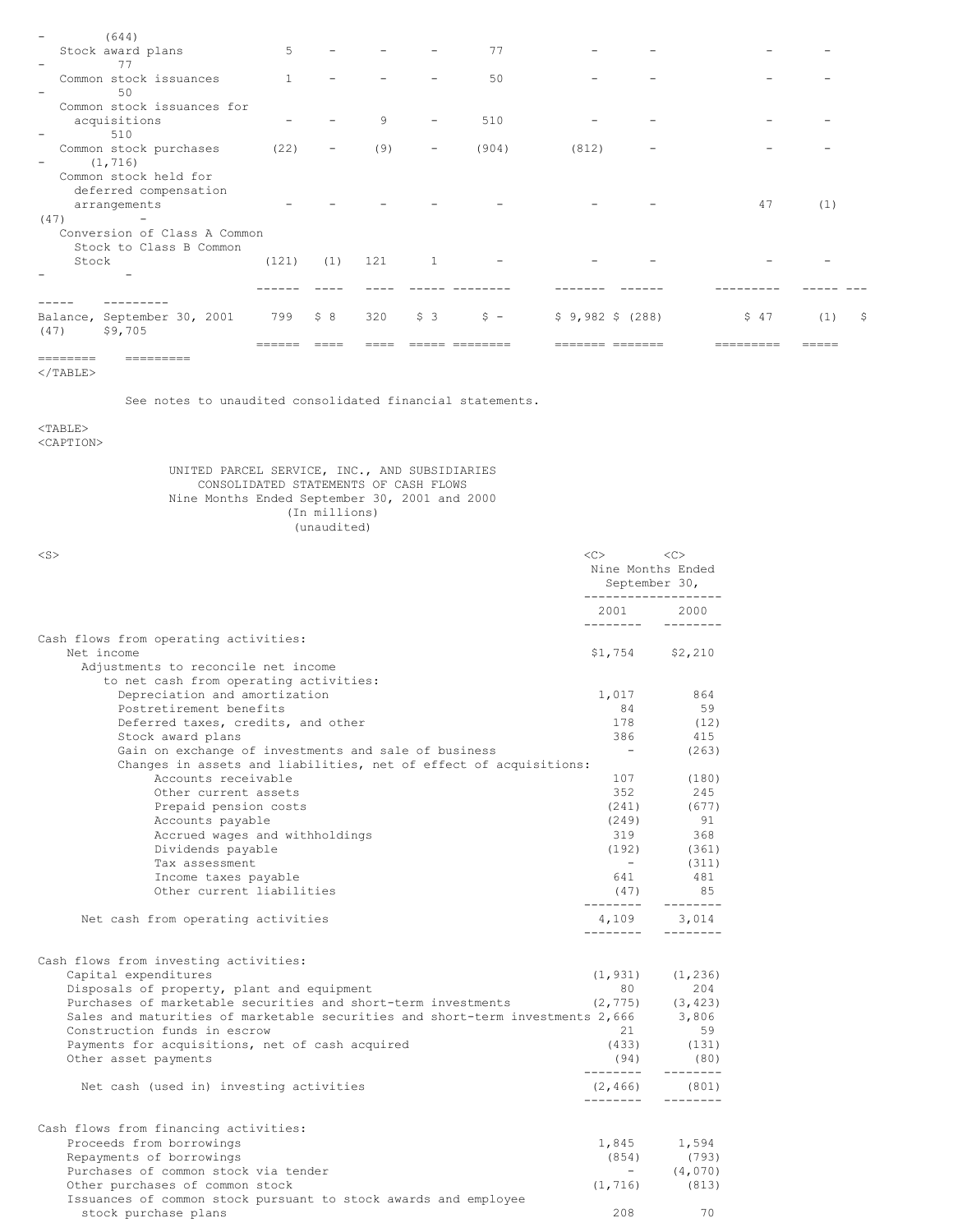| Dividends<br>Other transactions                                                                           |                    | $(644)$ (594)<br>$(69)$ $(118)$ |
|-----------------------------------------------------------------------------------------------------------|--------------------|---------------------------------|
| Net cash (used in) financing activities                                                                   | (1, 230)           | (4, 724)                        |
| Effect of exchange rate changes on cash                                                                   | 11                 | (23)                            |
| Net increase (decrease) in cash and cash equivalents<br>Cash and cash equivalents:<br>Beginning of period | 424<br>879         | (2, 534)<br>4,204               |
| End of period                                                                                             | \$1,303            | \$1,670                         |
| Cash paid during the period for:<br>Interest (net of amount capitalized)                                  | $S$ 93<br>-------- | S194                            |
| Income taxes                                                                                              | \$264              | \$905                           |

 $<$ /TABLE>

See notes to unaudited consolidated financial statements.

### UNITED PARCEL SERVICE, INC., AND SUBSIDIARIES NOTES TO UNAUDITED CONSOLIDATED FINANCIAL STATEMENTS

1. For interim consolidated financial statement purposes, we compute our tax provision on the basis of our estimated annual effective income tax rate, and provide for accruals under our various employee benefit plans for each three month period based on one quarter of the estimated annual expense.

2. In our opinion, the accompanying interim, unaudited, consolidated financial statements contain all adjustments (consisting of normal recurring accruals) necessary to present fairly the financial position as of September 30, 2001, the results of operations for the three and nine months ended September 30, 2001 and 2000, and cash flows for the nine months ended September 30, 2001 and 2000. The results reported in these consolidated financial statements should not be regarded as necessarily indicative of results that may be expected for the entire year.

3. The following table sets forth the computation of basic and diluted earnings per share (in millions except per share amounts):  $<$ TABLE> $<$ S

| $<$ S $>$                                                             | <<>                                                                                           | <<>        | <<>                                                                          | <<                    |
|-----------------------------------------------------------------------|-----------------------------------------------------------------------------------------------|------------|------------------------------------------------------------------------------|-----------------------|
|                                                                       | Three Months Ended Mine Months Ended<br>September 30, September 30,<br>______________________ |            | __________________                                                           |                       |
|                                                                       | _________                                                                                     | ---------- | 2001 2000 2001 2000<br>-----------                                           |                       |
| Numerator:<br>Numerator for basic and diluted<br>earnings per share - |                                                                                               |            |                                                                              |                       |
| Net income                                                            |                                                                                               |            | $$568$ $$702$ $$1,754$ $$2,210$                                              |                       |
| Denominator:                                                          |                                                                                               |            |                                                                              |                       |
| Weighted-average shares<br>Deferred compensation arrangements 1       |                                                                                               |            | $1,125$ $1,140$ $1,126$ $1,158$<br>$\sim$ $\sim$ $\sim$ $\sim$ $\sim$ $\sim$ |                       |
| Denominator for basic earnings                                        |                                                                                               |            |                                                                              |                       |
| per share                                                             | ----------                                                                                    |            | 1,126 1,140 1,127 1,158                                                      |                       |
| Effect of dilutive securities:<br>Contingent shares -                 |                                                                                               |            |                                                                              |                       |
| Management incentive awards<br>Stock option plans                     | 8 <sup>1</sup><br>12                                                                          | 9<br>15    | $6\overline{6}$<br>13                                                        | $6\overline{6}$<br>17 |
|                                                                       |                                                                                               |            |                                                                              |                       |
| Denominator for diluted earnings<br>per share                         |                                                                                               |            | 1,146 1,164 1,146 1,181                                                      |                       |
| Basic Earnings Per Share                                              |                                                                                               |            | $$0.50$ $$0.62$ $$1.56$ $$1.91$                                              |                       |
| Diluted Earnings Per Share                                            | \$0.50                                                                                        |            | $$0.60$ $$1.53$ $$1.87$                                                      |                       |
|                                                                       | =========                                                                                     |            | essessess essessesse                                                         | $=$ =========         |

 $<$ /TABLE>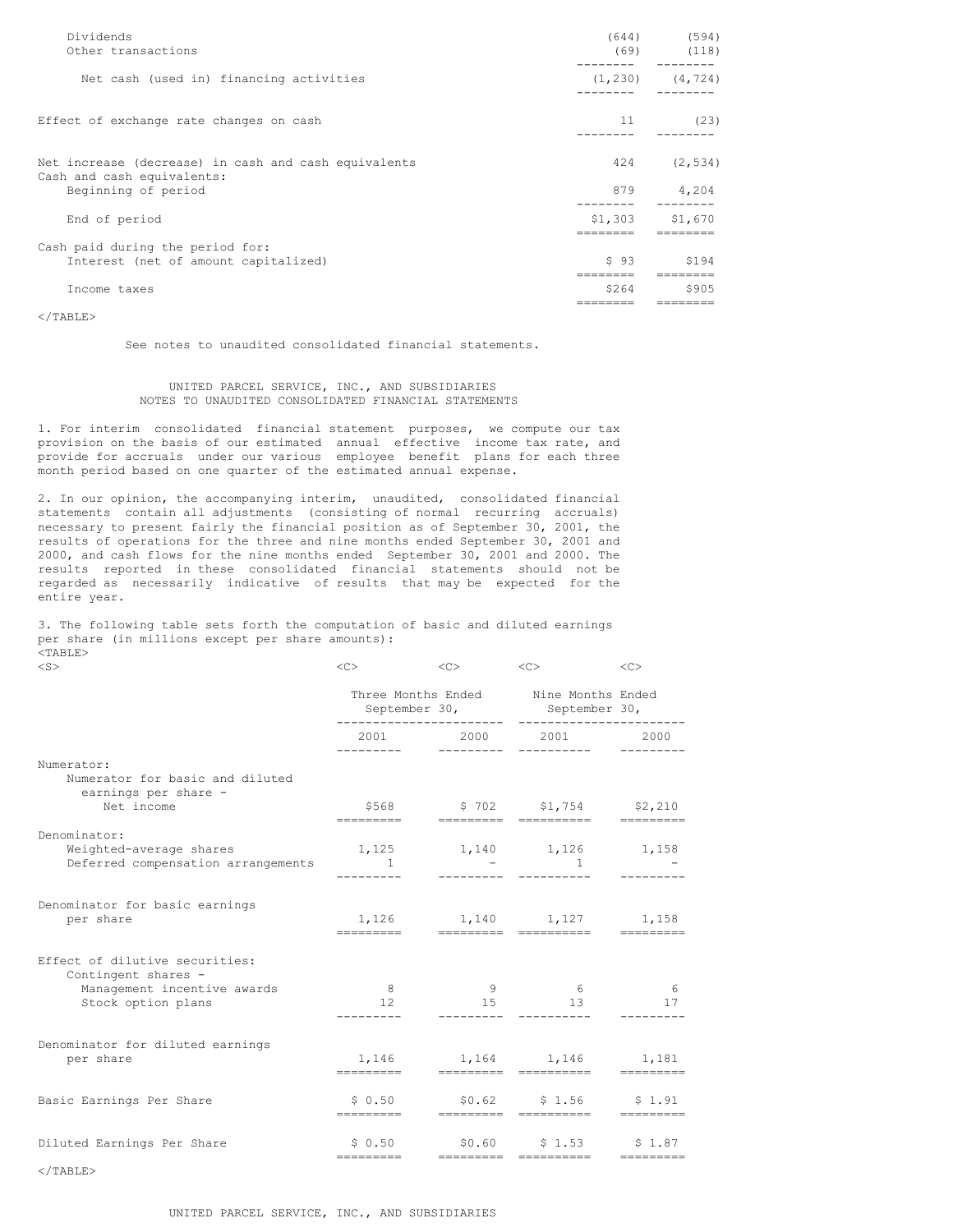#### NOTES TO UNAUDITED CONSOLIDATED FINANCIAL STATEMENTS (continued)

4. On August 9, 1999, the United States Tax Court held that we were liable for tax on income of Overseas Partners Ltd. ("OPL"), a Bermuda company that had reinsured excess value package insurance purchased by our customers beginning in 1984, and that we were liable for additional tax for the 1983 and 1984 tax years. The Court held that for the 1984 tax year we were liable for taxes of \$31 million on income reported by OPL, penalties and penalty interest of \$93 million, and interest for a total after-tax exposure estimated at approximately \$246 million.

On June 21, 2001, the United States Court of Appeals for the Eleventh Circuit reversed the Tax Court's decision. On September 13, 2001, the Eleventh Circuit denied the IRS's petition to have the appeal reheard en banc. The IRS has 90 days from that denial, until December 12, 2001, in which to petition the U.S. Supreme Court for a writ of certiorari, unless it seeks and is granted an extension of that deadline. The case has been remanded to the Tax Court to consider alternative arguments raised by the parties. We do not know whether the IRS will seek Supreme Court review, or what the outcome of the remanded proceedings in the Tax Court will be.

The IRS has taken similar positions to those advanced in the Tax Court decision for tax years subsequent to 1984. Tax years 1985 through 1990 currently are docketed in the Tax Court, although no trial date has been set pending resolution of the case that covers the 1984 year. Further, the IRS has issued a report asserting similar positions for the 1991 through 1994 tax years, and we expect the IRS to take similar positions for tax years 1995 through 1999. Based on the Tax Court decision, we currently estimate that our total after-tax exposure for tax years 1984 through 1999 could be as high as \$2.353 billion.

In our second quarter 1999 financial statements, we recorded a tax assessment charge of \$1.786 billion, which included an amount for related state tax liabilities. The charge included taxes of \$915 million and interest of \$871 million. This assessment resulted in a tax benefit of \$344 million related to the interest component of the assessment. As a result, our net charge to net income for the tax assessment was \$1.442 billion, increasing our total after-tax reserve at that time with respect to these matters to \$1.672 billion. The tax benefit of deductible interest was included in income taxes in 1999; however, since none of the income on which this tax assessment is based is our income, we did not classify the tax charge as income taxes.

We determined the size of our reserve with respect to these matters in accordance with accounting principles generally accepted in the United States of America based on our estimate of our most likely liability based on the Tax Court decision. In making this determination, we concluded that, based on the Tax Court decision, it was more likely that we would be required to pay taxes on income reported by OPL and interest, but that it was not probable that we would be required to pay any penalties and penalty interest. If penalties and penalty interest ultimately are determined to be payable, we would have to record an additional charge of up to \$681 million. Since the IRS could request review by the Supreme Court and the outcome of remanded proceedings in the Tax Court is uncertain, we currently do not know what impact the Eleventh Circuit decision ultimately will have on our previously recorded reserve for this matter.

### UNITED PARCEL SERVICE, INC., AND SUBSIDIARIES NOTES TO UNAUDITED CONSOLIDATED FINANCIAL STATEMENTS (continued)

Further, again as a result of the unfavorable Tax Court decision, and in order to stop the potential accrual of additional interest that might ultimately be determined to be due to the IRS, on August 31, 1999, we paid \$1.349 billion, and on August 8, 2000, we paid an additional \$91 million, to the IRS related to these matters for the 1984 through 1994 tax years. We included the profit of the excess value package insurance program, using the IRS's methodology for calculating these amounts, for both 1998 and 1999 in filings we made with the IRS in 1999. In February 2000, we paid \$339 million to the IRS related to these matters for the 1995 through 1997 tax years. These amounts will remain with the IRS pending further proceedings.

The excess value program that was the subject of the Tax Court decision has been changed since September 1999. The revised arrangement should eliminate the issues considered by the Tax Court and the Eleventh Circuit related to OPL.

The IRS has proposed adjustments, unrelated to the OPL matters discussed above, regarding the allowance of deductions and certain losses, the characterization of expenses as capital rather than ordinary, the treatment of certain income, and our entitlement to the investment tax credit and the research tax credit in the 1985 through 1990 tax years. The proposed adjustments would result in \$16 million in additional income tax expense. Also, the IRS has issued a report taking a similar position with respect to some of these issues for each of the years from 1991 through 1994. This report proposes adjustments that would result in \$155 million in additional income tax expense. For the 1985 through 1994 tax years, unpaid interest on these adjustments through September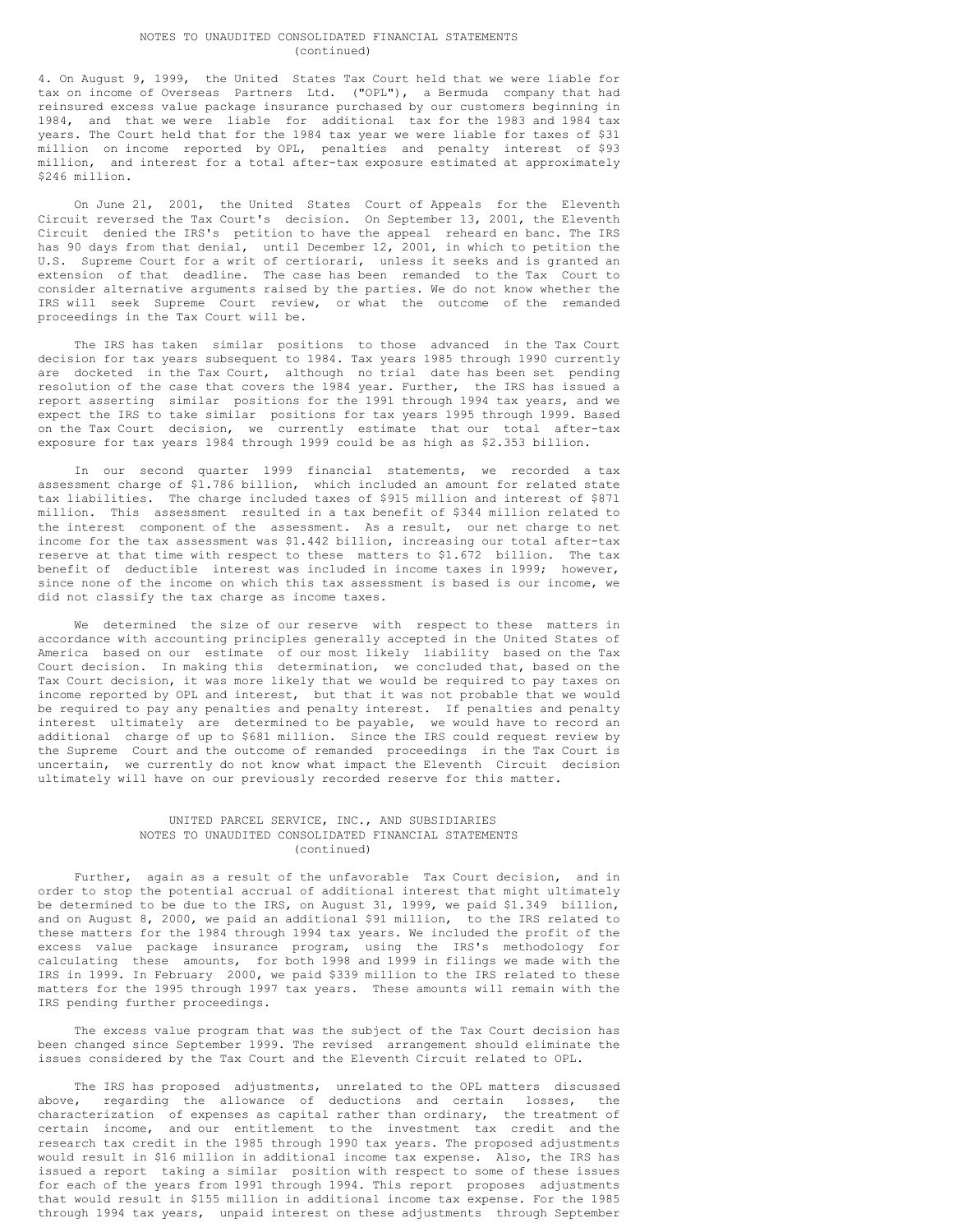30, 2001 could aggregate up to approximately \$475 million, after the benefit of related tax deductions. We expect that we will prevail on substantially all of these issues. Specifically, we believe that our practice of expensing the items that the IRS alleges should have been capitalized is consistent with the practices of other industry participants. The IRS may take similar positions with respect to some of these issues for each of the years 1995 through 2000. The IRS's proposed adjustments include penalties and penalty interest. We believe that the possibility that such penalties and penalty interest will be sustained is remote. We believe the eventual resolution of these issues will not result in a material adverse effect on our financial condition, results of operations or liquidity.

We have been named as a defendant in twenty-five lawsuits that seek to hold us liable for the collection of premiums for excess value ("EV") package insurance in connection with package shipments since 1984. Based on a variety of state and federal tort, contract and statutory claims, these cases generally claim that we failed to remit collected EV premiums to an independent insurer; we failed to provide promised EV insurance; we acted as an insurer without complying with state insurance laws and regulations; and the price for EV insurance was excessive.

### UNITED PARCEL SERVICE, INC., AND SUBSIDIARIES NOTES TO UNAUDITED CONSOLIDATED FINANCIAL STATEMENTS (continued)

These actions all developed after the August 9, 1999 Tax Court decision. As discussed above, on June 21, 2001, the U.S. Court of Appeals for the Eleventh Circuit ruled in our favor and reversed the Tax Court decision.

Twenty-three of these twenty-five cases have been consolidated for pre-trial purposes in a multi-district litigation proceeding ("MDL Proceeding") in federal court in New York. Motions to dismiss these cases are pending, as are motions to remand several of these cases to state court. One of the two remaining cases was filed on September 28, 2001 in state court in Ohio. We have removed it to federal court and are seeking to have it consolidated into the MDL Proceeding.

We believe that the allegations in these cases have no merit and intend to continue to defend them vigorously. The ultimate resolution of these cases cannot presently be determined.

The other remaining unconsolidated case is pending in state court in Madison County, Illinois (Triad Industries, Inc. v. UPS). We have entered into a proposed settlement of this case -- only with respect to Illinois EV shippers - based in part on our desire to vigorously defend these actions in the single MDL Proceeding. We entered into the proposed settlement shortly before the Eleventh Circuit reversed the Tax Court decision on which these lawsuits are based. While expressly denying any and all liability, the proposed settlement would resolve the Illinois case. This proposed settlement has no impact on the claims pending in the MDL Proceeding regarding EV purchases relating to shipments from states other than Illinois.

Confirmation of this proposed settlement is subject to a fairness hearing, currently scheduled for November 2001, and a final court order. If the proposed settlement is approved, we would provide qualifying settlement class members with coupons toward the purchase of specified UPS services, and pay attorneys' fees in an amount specified in, and subject to the terms and conditions of, the proposed settlement. The proposed settlement's ultimate cost to us will depend upon a number of factors. We do not believe that this proposed settlement will have a material adverse effect on our financial condition, results of operations or liquidity.

In addition, we are a defendant in various other lawsuits that arose in the normal course of business. We believe that the eventual resolution of these cases will not result in a material adverse effect on our financial condition, results of operations or liquidity.

### UNITED PARCEL SERVICE, INC., AND SUBSIDIARIES NOTES TO UNAUDITED CONSOLIDATED FINANCIAL STATEMENTS (continued)

5. We report our operations in three segments: U.S. domestic package operations, international package operations and non-package operations. Package operations represent our core business and are divided into regional operations around the world. Regional operations managers are responsible for both domestic and export operations within their geographic region. International package operations include shipments wholly outside the U.S. as well as shipments with either origin or distribution outside the U.S. Non-package operations, which primarily includes the UPS Logistics Group and the Forwarding and Brokerage Services unit, are distinct from package operations and are thus managed and reported separately.

Segment information for the three and nine months ended September 30, is as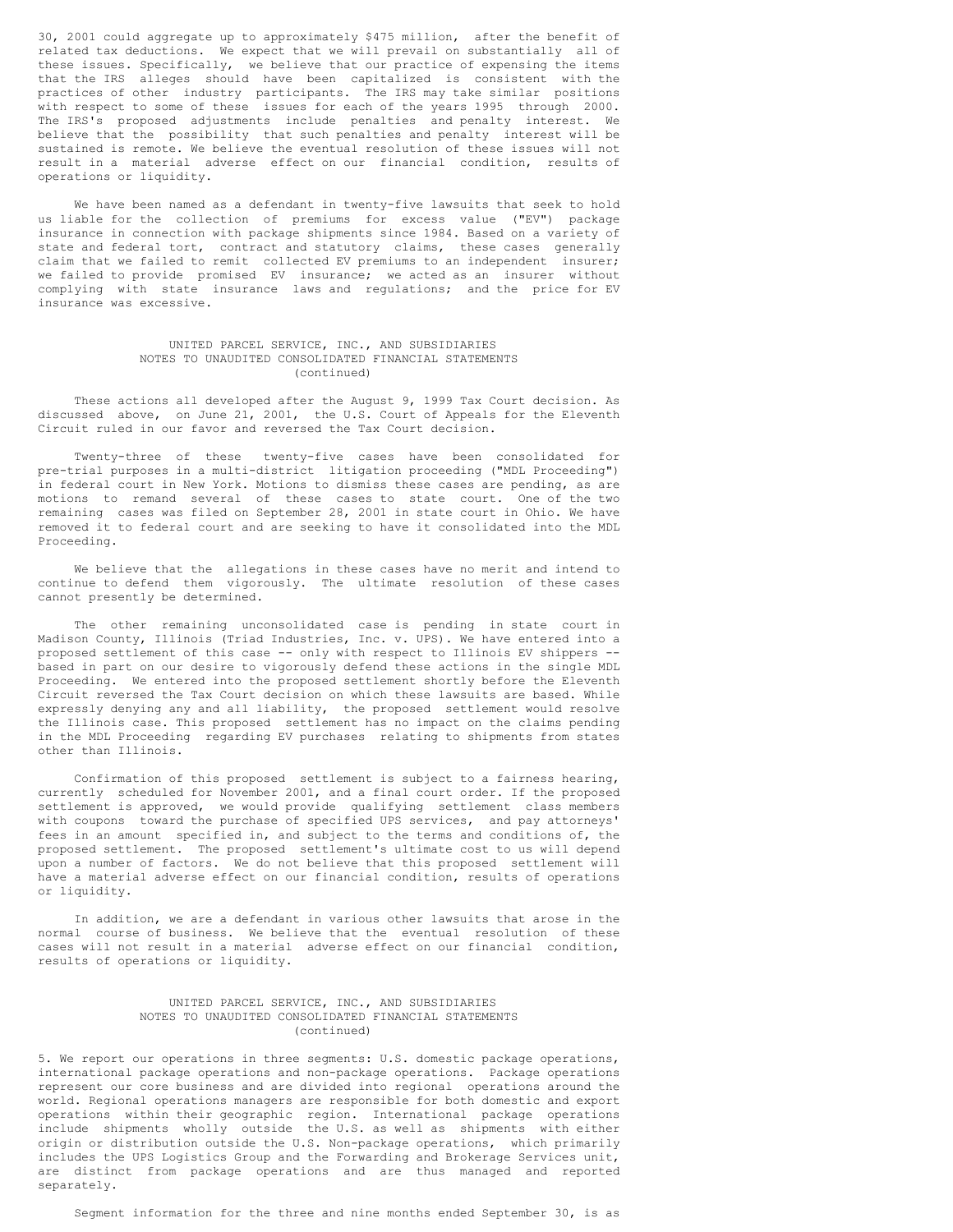|                                                               | Three Months Ended<br>September 30, |                         | Nine Months Ended<br>September 30, |                            |  |  |
|---------------------------------------------------------------|-------------------------------------|-------------------------|------------------------------------|----------------------------|--|--|
|                                                               | 2001                                | 2000                    | 2001                               | 2000                       |  |  |
| Revenue:                                                      |                                     |                         |                                    |                            |  |  |
| U.S. domestic package<br>International package<br>Non-package | \$5,806<br>1,012<br>663             | \$5,928<br>1,005<br>434 | \$17,763<br>3,136<br>1,658         | \$17,659<br>3,003<br>1,209 |  |  |
| Consolidated                                                  | \$7,481                             | \$7,367                 | \$22,557                           | \$21,871                   |  |  |
| Operating profit (loss):                                      |                                     |                         |                                    |                            |  |  |
| U.S. domestic package                                         | \$895                               | \$1,031                 | \$2,706                            | \$2,938                    |  |  |
| International package                                         | (4)                                 | 52                      | 59                                 | 184                        |  |  |
| Non-package                                                   | 52                                  | 58                      | 163                                | 247                        |  |  |
| Consolidated                                                  | \$943                               | \$1,141                 | \$2,928                            | \$3,369                    |  |  |

Forwarding and Brokerage Services revenues are recorded in the non-package operating segment net of certain third party transportation costs, which totaled \$196 and \$277 million for the three and nine months ending September 30, 2001.

Non-package operating profit included \$27 and \$25 million for the three months ended September 30, 2001 and 2000, respectively, and \$83 and \$82 million for the nine months ended September 30, 2001 and 2000, respectively, of intersegment profit, with a corresponding amount of operating expense, which reduces operating profit included in the U.S. domestic package segment. Non-package operating profit also included a \$49 million gain for the nine months ended September 30, 2000 from our sale of UPS Truck Leasing.

### UNITED PARCEL SERVICE, INC., AND SUBSIDIARIES NOTES TO UNAUDITED CONSOLIDATED FINANCIAL STATEMENTS (continued)

6. The major components of other operating expenses for the three and nine months ended September 30, are as follows (in millions):  $<$ TABLE>

| $<$ S>                        | <<                 | <<            | <<                | <<            |  |
|-------------------------------|--------------------|---------------|-------------------|---------------|--|
|                               | Three Months Ended |               | Nine Months Ended |               |  |
|                               |                    | September 30, |                   | September 30, |  |
|                               | 2001               | 2000          | 2001              | 2000          |  |
| Repairs and maintenance       | \$258              | \$246         | \$781             | \$726         |  |
| Depreciation and amortization | 361                | 294           | 1,017             | 864           |  |
| Purchased transportation      | 464                | 478           | 1,429             | 1,378         |  |
| Fuel                          | 260                | 224           | 751               | 672           |  |
| Other occupancy               | 120                | 99            | 382               | 297           |  |
| Other expenses                | 769                | 813           | 2.443             | 2,376         |  |
| Consolidated                  | \$2,232            | \$2,154       | \$6,803           | \$6,313       |  |
|                               |                    |               |                   |               |  |

#### $\langle$ /TABLE>

Other expenses for the three months and nine months ended September 30, 2001 include a credit of \$37 million for compensation under the Air Transportation Safety and System Stabilization Act (see Note 9).

7. On April 30, 2001, we acquired substantially all of the assets of Mail Boxes Etc. ("MBE") in a cash transaction valued at approximately \$185 million. MBE is the world's largest franchisor of independently owned and operated business, communication, and shipping centers worldwide. The acquisition was accounted for as a purchase. MBE's revenues are included in the non-package segment from the date of acquisition.

On May 24, 2001, we completed our acquisition of Fritz Companies, Inc. ("Fritz") in a transaction valued at approximately \$463 million (excluding assumed liabilities). Fritz is a freight forwarding, customs brokerage and logistics concern. In the acquisition, which we accounted for as a purchase, we exchanged 7.4 million shares of UPS class B common stock for all of the outstanding common shares of Fritz. Each outstanding and unexercised stock option granted by Fritz was converted into an option to purchase UPS class A common stock based upon the agreed-upon exchange ratio. Fritz's revenues are included in the non-package segment and constitute a substantial portion of our Forwarding and Brokerage Services unit as discussed in Note 5.

On August 7, 2001, we completed our acquisition of First International Bancorp, Inc. ("First International") in a transaction valued at \$59 million (excluding assumed liabilities), with an additional \$8 million held in escrow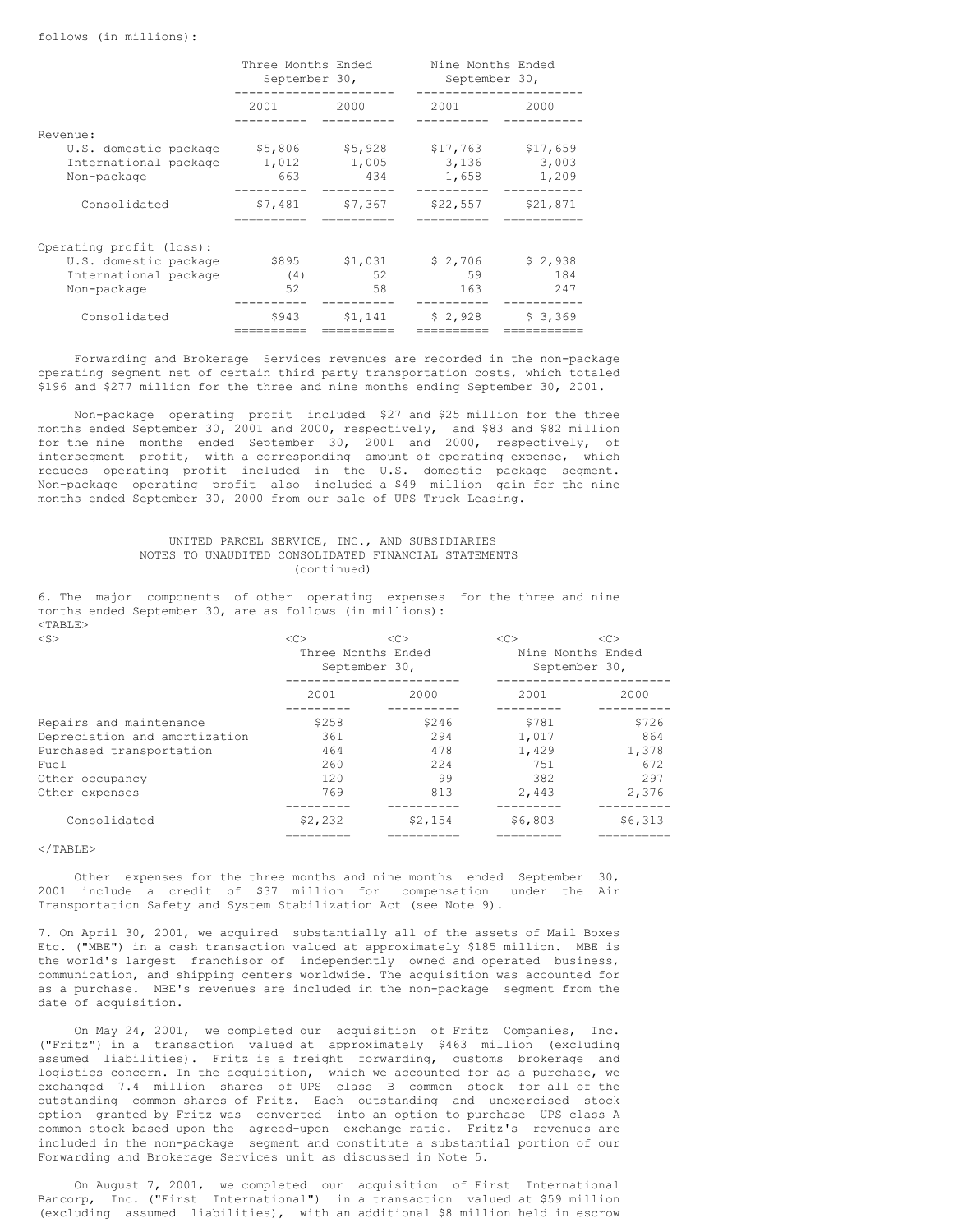pending the outcome of certain contingencies. First International offers a variety of structured trade finance, commercial and government-backed lending products. First International is owned by UPS Capital Corporation, the finance subsidiary of UPS. In the acquisition, which we accounted for as a purchase, we exchanged 1.1 million shares (including shares held in escrow) of UPS class B common stock for all of the outstanding shares of First International. In addition, we issued options to purchase shares of UPS Class A common stock in substitution for options issued by First International pursuant to its stock

### UNITED PARCEL SERVICE, INC., AND SUBSIDIARIES NOTES TO UNAUDITED CONSOLIDATED FINANCIAL STATEMENTS (continued)

option plans and other agreements. In conjunction with the transaction, we repaid \$273 million in deposits previously held by First International. First International's revenues are included in the non-package segment.

In addition, we completed nine other acquisitions during the first nine months of 2001. These nine transactions, which were accounted for using the purchase method of accounting, were completed through the payment of cash and issuance of notes payable. The aggregate cash paid for these transactions was \$248 million.

Pro forma results of operations have not been presented for any of the acquisitions because the effects of these transactions were not material to us individually or in the aggregate.

8. The Financial Accounting Standards Board (FASB) issued Statement No. 133, "Accounting for Derivative Instruments and Hedging Activities" ("FAS 133"), as amended by Statements No. 137 and No. 138, which became effective for UPS on January 1, 2001. Under FAS 133, as amended, all derivative instruments are recognized on the balance sheet at fair value, and changes in the fair values of such instruments are recognized in earnings unless the derivatives qualify as hedges of future cash flows. For derivatives qualifying as hedges of future cash flows, the effective portion of changes in fair value is recorded temporarily in accumulated other comprehensive income (OCI), then recognized in earnings along with the related effects of the hedged items. Any ineffective portion of hedges is reported in earnings as it occurs.

The nature of our business activities necessarily involves the management of various financial and market risks, including those related to changes in commodity prices, foreign currency exchange rates, interest rates, and equity prices. As discussed more fully in Note 13, "Derivative Instruments and Risk Management," to our consolidated financial statements contained in our Annual Report on Form 10-K for the year ended December 31, 2000, we use derivative financial instruments to mitigate or eliminate certain of those risks. The January 1, 2001 accounting change described above affected only the pattern and timing of non-cash accounting recognition.

At January 1, 2001, our financial statements were adjusted to record a cumulative effect of adopting this accounting pronouncement, as follows:

(in millions)

|                                                                                  | Earnings      | OCI           |
|----------------------------------------------------------------------------------|---------------|---------------|
| Adjustment to fair value of derivatives (a)<br>Income tax effects                | \$ (42)<br>16 | \$ 37<br>(14) |
| Total                                                                            | (26)          | 23            |
| Effect on diluted earnings per share for<br>nine months ended September 30, 2001 | \$ (0.02)     |               |

(a) For earnings effect, amount shown is net of adjustment to hedged items.

### UNITED PARCEL SERVICE, INC., AND SUBSIDIARIES NOTES TO UNAUDITED CONSOLIDATED FINANCIAL STATEMENTS (continued)

The cumulative effect on earnings was primarily comprised of marking to market the time value of option contracts used in commodity and foreign currency hedging. This accounting change did not involve cash, and we believe that it will not have a material adverse effect on our financial condition, results of operations or liquidity.

The cumulative effect on OCI was primarily attributable to marking to market swap contracts used as hedges of anticipated foreign currency cash flows and anticipated purchases of energy products.

9. On September 11, 2001, the United States was the target of severe terrorist attacks that resulted in a significant loss of life and property, and caused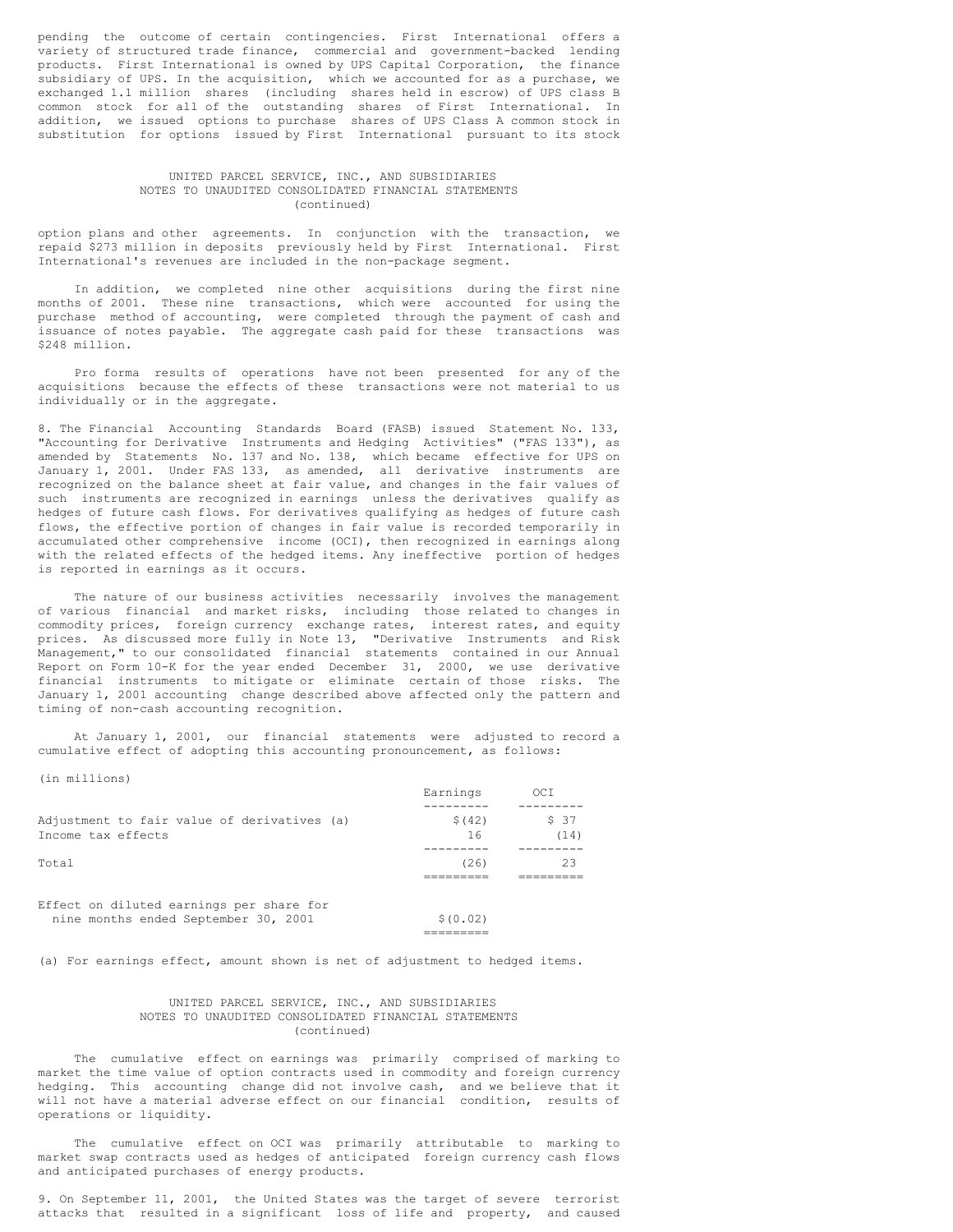major disruptions in business activities and in the overall U.S. economy. In response to those terrorist attacks, the FAA issued a federal ground stop order on September 11, 2001, prohibiting all flights to, from, and within the United States. Due to this order, all domestic UPS aircraft were grounded, and international flights into the United States were diverted, on September 11th and 12th. During this time, we were able to transport many of our express shipments through our extensive ground network until the FAA order was lifted and our air operations resumed on the evening of September 13th. Due to the economic disruption caused by these events, we sustained significant declines in our U.S. origin package volume during the weeks following the attacks.

On September 22, 2001, President Bush signed into law the Air Transportation Safety and System Stabilization Act (the "Act"), a \$15 billion emergency economic assistance package to mitigate the dramatic financial losses experienced by the nation's air carriers. The Act, among other things, provides for the following: (1) \$5 billion in compensation for direct losses incurred as a result of the federal ground stop order, and for incremental losses incurred through December 31 as a result of the attacks, (2) \$10 billion in federal loan guarantees and credits, (3) expanded war risk insurance coverage for air carriers, and (4) government assistance for short-term increases in insurance premiums. We have submitted a claim for compensation to the Department of Transportation and recognized a pre-tax amount of \$37 million related to this reimbursement as a credit to other operating expenses (see Note 6) in our third quarter income statement under the provisions of EITF 01-10 "Accounting for the Impact of Terrorist Attacks of September 11, 2001". We cannot be assured of the timing or amount of any additional payments we may be entitled to receive under the Act.

10. Certain prior period amounts have been reclassified to conform to the current period presentation.

Item 2. Management's Discussion and Analysis of Financial Condition and Results of Operations

#### Three Months Ended September 30, 2001 and 2000 - ----------------------------------------------

The following tables set forth information showing the change in revenue, average daily package volume and average revenue per piece, both in dollars or amounts and in percentage terms:

|                                                       | Three Months Ended<br>September 30,<br>------------------- |                                  | Change<br>------------------        |                       |
|-------------------------------------------------------|------------------------------------------------------------|----------------------------------|-------------------------------------|-----------------------|
|                                                       | ---------                                                  | 2001 2000<br>$- - - - - - - -$   | $\mathsf{S}$<br>----------          | 욲                     |
| Revenue (in millions):                                |                                                            |                                  |                                     |                       |
| U.S. domestic package:                                |                                                            |                                  |                                     |                       |
| Next Day Air<br>Deferred                              | 664                                                        | $$1,310$ $$1,420$<br>690         | $$(110)$ $(7.7)$ %                  |                       |
| Ground                                                |                                                            | $3,832$ $3,818$                  | 14                                  | $(26)$ $(3.8)$<br>0.4 |
| Total U.S. domestic package                           | ---------                                                  | --------<br>5,806 5,928          | ----------<br>$(122)$ $(2.1)$       |                       |
| International package:                                |                                                            |                                  |                                     |                       |
| Domestic                                              |                                                            | 213 218                          |                                     | $(5)$ $(2.3)$         |
| Export                                                |                                                            | 696 693                          |                                     | 3 0.4                 |
| Cargo                                                 | ---------                                                  | 103 94<br>---------              |                                     | 9 9.6                 |
| Total International package<br>Non-package:           |                                                            | 1,012 1,005                      | 7                                   | 0.7                   |
| UPS Logistics Group                                   | 344                                                        | 268                              |                                     | 76 28.4               |
| Forwarding and Brokerage Services 168                 |                                                            | 23                               |                                     | 145 630.4             |
| Other                                                 | 151                                                        | 143                              | 8 <sup>8</sup>                      | 5.6                   |
| Total Non-package                                     | --------<br>663<br>---------                               | ---------<br>434<br>---------    | ---------<br>229 52.8<br>---------- |                       |
| Consolidated                                          | ========                                                   | \$7,481 \$7,367<br>========      | $$114$ $1.5$ %<br>=========         |                       |
| Average Daily Package Volume                          |                                                            |                                  |                                     |                       |
| (in thousands):                                       |                                                            |                                  | #                                   |                       |
| U.S. domestic package:                                |                                                            |                                  |                                     |                       |
| Next Day Air                                          |                                                            | $1,074$ $1,130$                  |                                     | $(56)$ $(5.0)$ %      |
| Deferred                                              | 822                                                        | 845                              |                                     | $(23)$ $(2.7)$        |
| Ground                                                | ________                                                   | 10,009 10,345<br>---------       | $(336)$ $(3.2)$<br>----------       |                       |
| Total U.S. domestic package<br>International package: |                                                            | 11,905 12,320                    | $(415)$ $(3.4)$                     |                       |
| Domestic                                              |                                                            | 771 770                          | $1 \qquad \qquad$                   | 0.1                   |
| Export                                                |                                                            | 394 366                          | 28                                  | 7.7                   |
| Total International package                           |                                                            | $- - - - - - - -$<br>1,165 1,136 | ---------<br>29                     | 2.6                   |
|                                                       |                                                            | --------- --------               | ----------                          |                       |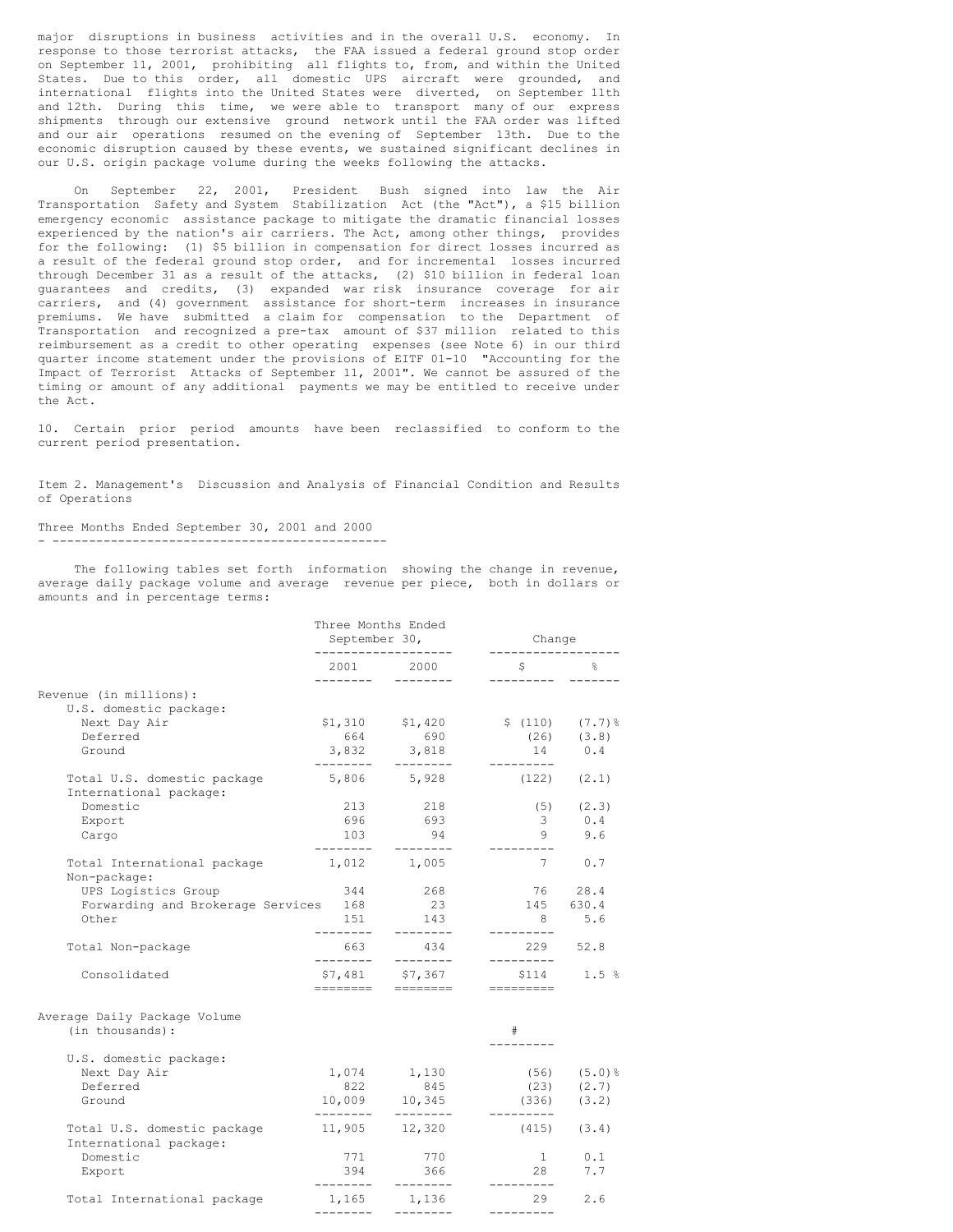| Operating days in period    | 63      | 63      |           |                |
|-----------------------------|---------|---------|-----------|----------------|
| Average Revenue Per Piece:  |         |         | \$        |                |
|                             |         |         |           |                |
| U.S. domestic package:      |         |         |           |                |
| Next Day Air                | \$19.36 | \$19.95 | \$ (0.59) | $(3.0)$ $%$    |
| Deferred                    | 12.82   | 12.96   | (0.14)    | (1.1)          |
| Ground                      | 6.08    | 5.86    | 0.22      | 3.8            |
| Total U.S. domestic package | 7.74    | 7.64    | 0.10      | 1.3            |
| International:              |         |         |           |                |
| Domestic                    | 4.39    | 4.49    | (0.10)    | (2, 2)         |
| Export                      | 28.04   | 30.05   | (2.01)    | (6.7)          |
| Total International package | 12.39   | 12.73   | (0.34)    | (2.7)          |
| Consolidated                | \$8.16  | \$ 8.07 | \$0.09    | $1.1 \text{ }$ |
|                             |         |         |           |                |

### Management's Discussion and Analysis of Financial Condition and Results of Operations (continued)

On September 11, 2001, the United States was the target of severe terrorist attacks that resulted in a significant loss of life and property, and caused major disruptions in business activities and in the overall U.S. economy. In response to those terrorist attacks, the FAA issued a federal ground stop order on September 11, 2001, prohibiting all flights to, from, and within the United States. Due to this order, all domestic UPS aircraft were grounded, and international flights into the United States were diverted, on September 11th and 12th. During this time, we were able to transport many of our express shipments through our extensive ground network until the FAA order was lifted and our air operations resumed on the evening of September 13th. Due to the economic disruption caused by these events, we sustained significant declines in our U.S. origin package volume during the weeks following the attacks.

The combined effects of the continued weakness of the U.S. economy and the events of September 11th resulted in a 2.1% decrease in U.S. domestic package operations revenue from the prior year. This decrease was driven by a 3.4% decline in average daily volume, offset by a 1.3% increase in average revenue per piece.

International package revenue was up slightly over the prior year. We continued to produce volume growth for our export products, up 7.7%, which was offset by a decline in the revenue per piece for these products. We also experienced an increase in cargo revenue associated with our acquisition of Challenge Air in 2000.

The increase in non-package revenue of almost 53% resulted primarily from the impact of acquisitions within both our UPS Logistics Group and Forwarding and Brokerage Services units. Growth in our UPS Logistics Group was led by our supply chain management and service parts logistics offerings, while our Fritz acquisition accounted for the majority of the increase in the Forwarding and Brokerage Services unit.

Operating expenses increased by \$312 million, or 5.0%. The \$234 million increase in compensation and benefits expenses was driven significantly by growth in the non-package segment including recent acquisitions. Other operating expenses increased \$78 million due largely to higher fuel costs, increases in depreciation and amortization expenses, and growth in the non-package segment. Other operating expenses include a credit of \$37 million for compensation under the Air Transportation Safety and System Stabilization Act. Excluding our non-package segment, other operating expenses increased less than 1% due to significant cost containment efforts throughout our organization.

Our operating margin decreased from 15.5% during the third quarter of 2000 to 12.6% during the third quarter of 2001. The decrease resulted in part from the decline in our revenue growth rate, which in turn reflects the combined effects of the continued weakness of the U.S. economy and the events of September 11th.

### Management's Discussion and Analysis of Financial Condition and Results of Operations (continued)

The following table sets forth information showing the change in operating profit (loss), both in dollars (in millions) and in percentage terms:

| Operating Segment                              | Three Months Ended<br>September 30,<br>Change |               |                 |                         |
|------------------------------------------------|-----------------------------------------------|---------------|-----------------|-------------------------|
|                                                | 2001                                          | 2000          |                 |                         |
| U.S. domestic package<br>International package | \$895<br>(4)                                  | \$1,031<br>52 | \$(136)<br>(56) | $(13.2)$ $%$<br>(107.7) |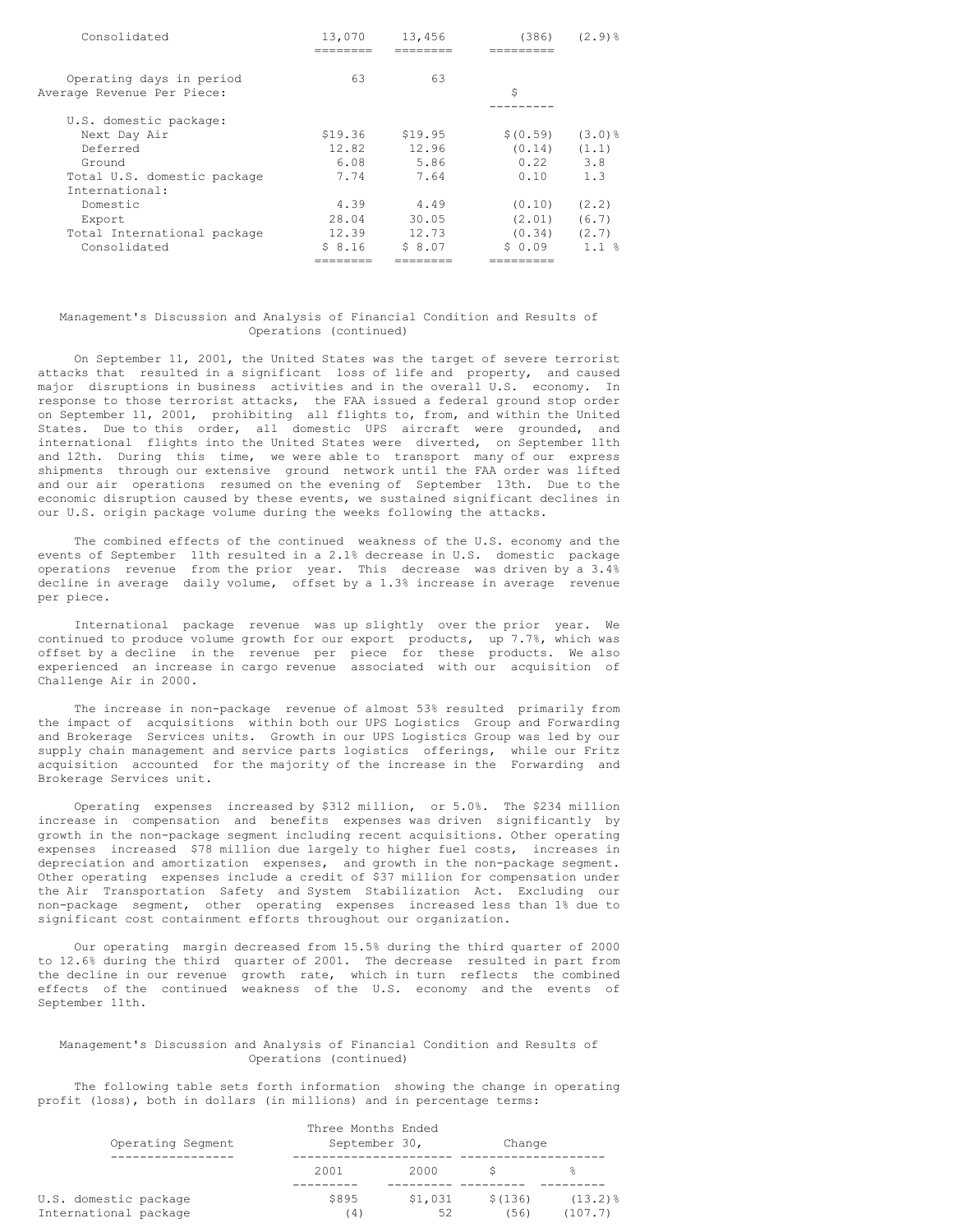| Consolidated Operating Profit | \$943 | \$1,141 | \$(198) | $(17.4)$ % |
|-------------------------------|-------|---------|---------|------------|
|                               |       |         |         |            |
| Non-package                   | -54   | 58      | (6)     | (10.3)     |
|                               |       |         |         |            |

U.S. domestic package operating profit decreased \$136 million due to the continued weakness of the U.S. economy and the events of September 11th. As discussed in Note 9, we recorded a credit to expense related to the Air Transportation Safety and System Stabilization Act, which benefited this segment by \$14 million.

Our international package operations posted a loss for the quarter, which is the first quarterly loss we have incurred in the past three years. Consistent with the results reported previously, this loss was primarily due to below plan revenues, including cargo, matched with increased expenses, particularly those expenses associated with aircraft used in this segment (maintenance, rental and fuel). This segment was also impacted by the events of September 11th, and operating losses were offset by a \$23 million credit to expense for this segment related to the Air Transportation Safety and System Stabilization Act as discussed in Note 9.

The decrease in non-package operating profit is consistent with the second quarter and is due primarily to integration costs and goodwill amortization associated with our more recent acquisitions.

Net income of \$568 million for the third quarter of 2001 decreased by \$134 million from the third quarter of 2000 primarily due to reduced operating profit and lower investment income. Corresponding diluted earnings per share decreased from \$0.60 in 2000 to \$0.50 in 2001.

Management's Discussion and Analysis of Financial Condition and Results of Operations (continued)

Nine Months Ended September 30, 2001 and 2000 - ---------------------------------------------

The following table sets forth information showing the change in revenue, average daily package volume and average revenue per piece, both in dollars and in percentage terms:

|                                                       | Nine Months Ended<br>September 30,<br>-------------------- |                                                                                       | Change<br>-------------                |             |
|-------------------------------------------------------|------------------------------------------------------------|---------------------------------------------------------------------------------------|----------------------------------------|-------------|
|                                                       |                                                            | $2001$ $2000$                                                                         | $\mathsf{S}$ . The set of $\mathsf{S}$ |             |
| Revenue (in millions):                                |                                                            |                                                                                       |                                        |             |
| U.S. domestic package:                                |                                                            |                                                                                       |                                        |             |
| Next Day Air                                          |                                                            | $$4,076$ $$4,213$ $$(137)$ $(3.3)\%$                                                  |                                        |             |
| Deferred                                              |                                                            | $2,091$ $2,074$ $17$                                                                  |                                        | 0.8         |
| Ground                                                |                                                            | 11,596 11,372 224 2.0<br>--------- ----------                                         | ---------                              |             |
| Total U.S. domestic package<br>International package: |                                                            | 17,763 17,659 104 0.6                                                                 |                                        |             |
| Domestic                                              |                                                            |                                                                                       | (8)                                    | (1.2)       |
| Export                                                |                                                            | $665$ $673$<br>2,173 2,082                                                            | 91                                     | 4.4         |
| Cargo                                                 | 298                                                        |                                                                                       | 248 50 20.2                            |             |
| Total International package<br>Non-package:           |                                                            | --------- ---------- -------<br>3,136 3,003 133                                       |                                        | 4.4         |
| UPS Logistics Group                                   | 956                                                        |                                                                                       | 696 260 37.4                           |             |
| Forwarding and Brokerage Services 271                 |                                                            |                                                                                       | 200                                    | 281.7       |
| Other                                                 |                                                            | $271$ $71$<br>431 $442$                                                               | (11)<br>--------                       | (2.5)       |
| Total Non-package                                     |                                                            | $1,658$ $1,209$ $449$ $37.1$<br>-------- --------- --------                           |                                        |             |
| Consolidated                                          |                                                            | $$22,557$ $$21,871$ $$686$ $3.1$ %<br>========== ========== =========                 |                                        |             |
| Average Daily Package Volume<br>(in thousands):       |                                                            |                                                                                       | #                                      |             |
| U.S. domestic package:                                |                                                            |                                                                                       |                                        |             |
| Next Day Air                                          |                                                            | 1,097 1,104 (7) $(0.6)$ <sup>8</sup>                                                  |                                        |             |
| Deferred                                              |                                                            | $\begin{array}{cccc} & 861 & & 851 & & 10 \\ 10,067 & & 10,193 & & (126) \end{array}$ |                                        | 1.2         |
| Ground                                                |                                                            |                                                                                       |                                        | (1.2)       |
| Total U.S. domestic package<br>International package: |                                                            | $12,025$ $12,148$ $(123)$ $(1.0)$                                                     |                                        |             |
| Domestic                                              |                                                            | 783 758 25 3.3                                                                        |                                        |             |
| Export                                                |                                                            | 397 356<br>--- ---------- -                                                           |                                        | 41 11.5     |
| Total International package                           |                                                            | 1,180 1,114                                                                           | ---------<br>66                        | 5.9         |
| Consolidated                                          |                                                            | 13,205 13,262                                                                         | (57)                                   | $(0.4)$ $%$ |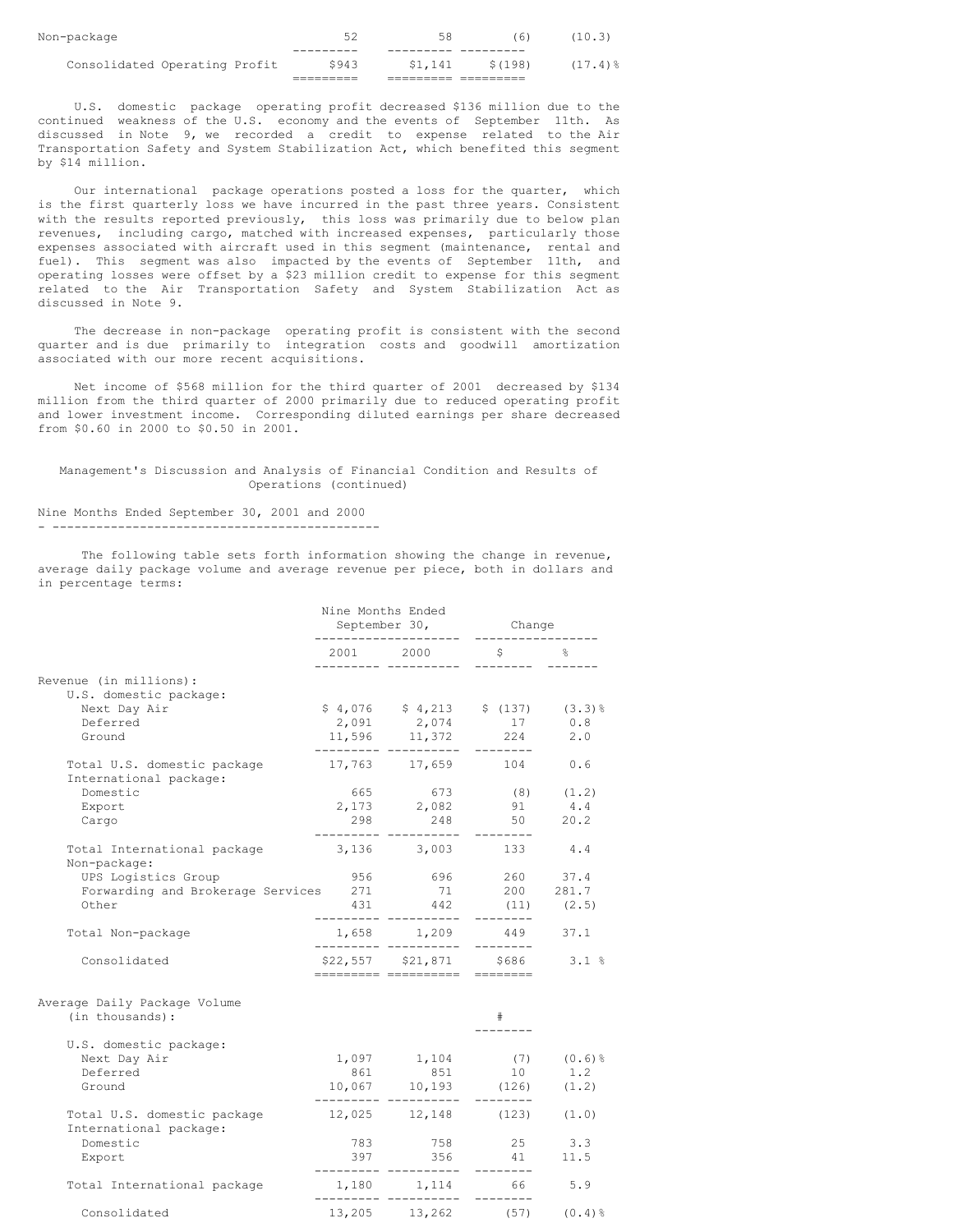| Operating days in period    | 191     | 192     |           |                       |
|-----------------------------|---------|---------|-----------|-----------------------|
| Average Revenue Per Piece:  |         |         | \$        |                       |
|                             |         |         |           |                       |
| U.S. domestic package:      |         |         |           |                       |
| Next Day Air                | \$19.45 | \$19.88 | \$ (0.43) | $(2,2)$ $\frac{6}{5}$ |
| Deferred                    | 12.72   | 12.69   | 0.03      | 0.2                   |
| Ground                      | 6.03    | 5.81    | 0.22      | 3.8                   |
| Total U.S. domestic package | 7.73    | 7.57    | 0.16      | 2.1                   |
| International:              |         |         |           |                       |
| Domestic                    | 4.45    | 4.62    | (0.17)    | (3.7)                 |
| Export                      | 28.66   | 30.46   | (1.80)    | (5.9)                 |
| Total International package | 12.59   | 12.88   | (0.29)    | (2.3)                 |
| Consolidated                | S8.17   | \$8.02  | \$0.15    | 1.9 <sup>8</sup>      |
|                             |         |         |           |                       |
|                             |         |         |           |                       |

### Management's Discussion and Analysis of Financial Condition and Results of Operations (continued)

U.S. domestic package revenue increased slightly primarily due to revenue per piece improvements in our Ground products. Our Deferred Air products also contributed to this increase; however, our Next Day Air revenue was down slightly due to minor declines in both revenue per piece and volume. Our total U.S. domestic average daily volume decreased 1.0%, but still exceeded 12 million packages per day. Also affecting the period comparison was one extra operating day in the first nine months of 2000 compared to the first nine months of 2001. On a per day basis, revenue for this segment was up 1.1%.

During the first quarter of 2001, we increased rates for standard ground shipments an average of 3.1% for commercial deliveries. The ground residential charge increased \$0.05 to \$1.05 over the commercial ground rate, with an additional delivery area surcharge of \$1.50 added to certain less accessible areas. In addition, we increased rates for UPS Next Day Air, UPS Next Day Air Saver, UPS 2nd Day Air, and 3 Day Select an average of 3.7%. The surcharge for UPS Next Day Air Early A.M. increased to \$27.50. Rates for international shipments originating in the United States (Worldwide Express, Worldwide Express Plus, UPS Worldwide Expedited and UPS International Standard service) increased by 2.9%. Rate changes for shipments originating outside the U.S. were made throughout the past year and varied by geographic market. In addition, all package rates during the first nine months of 2001 included a 1.25% fuel surcharge that was put in place August 7, 2000.

The increase in international package revenue was due primarily to volume growth for our export products, offset by a decline in the revenue per piece for these products. This decline in revenue per piece is consistent with previously reported trends and continues to be impacted by currency fluctuations. Overall average daily package volume increased almost 6% for international operations, with our export products increasing at 11.5%. The average revenue increase for this segment on a per day basis was 5.0%.

The increase in non-package revenue resulted primarily from the impact of acquisitions, particularly Fritz, which is included in our Forwarding and Brokerage Services component, as well as the continued growth of the UPS Logistics Group.

Operating expenses increased by \$1.127 billion, or 6.1%, with compensation and benefits up \$637 million and other operating expenses up \$490 million. The increase was due to a number of factors (i.e., depreciation/amortization, fuel, and utility costs) and also included growth in the non-package segment. Other operating expenses include a credit of \$37 million for compensation under the Air Transportation Safety and System Stabilization Act.

### Management's Discussion and Analysis of Financial Condition and Results of Operations (continued)

Our operating margin declined from 15.4% during the first nine months of 2000 to 13.0% during the same period in 2001. This decline continues the trend we began reporting in the fourth quarter of 2000 as the economy began to weaken.

The following table sets forth information showing the change in operating profit, both in dollars and in percentage terms:

| Operating Segment             | Nine Months Ended<br>September 30, |         | Change  |             |
|-------------------------------|------------------------------------|---------|---------|-------------|
|                               | 2001                               | 2000    | S       | 응           |
| U.S. domestic package         | \$2,706                            | \$2,938 | \$(232) | $(7.9)$ $%$ |
| International package         | 59                                 | 184     | (125)   | (67.9)      |
| Non-package                   | 163                                | 247     | (84)    | (34.0)      |
|                               |                                    |         |         |             |
| Consolidated Operating Profit | \$2,928                            | \$3,369 | \$(441) | (13.1)음     |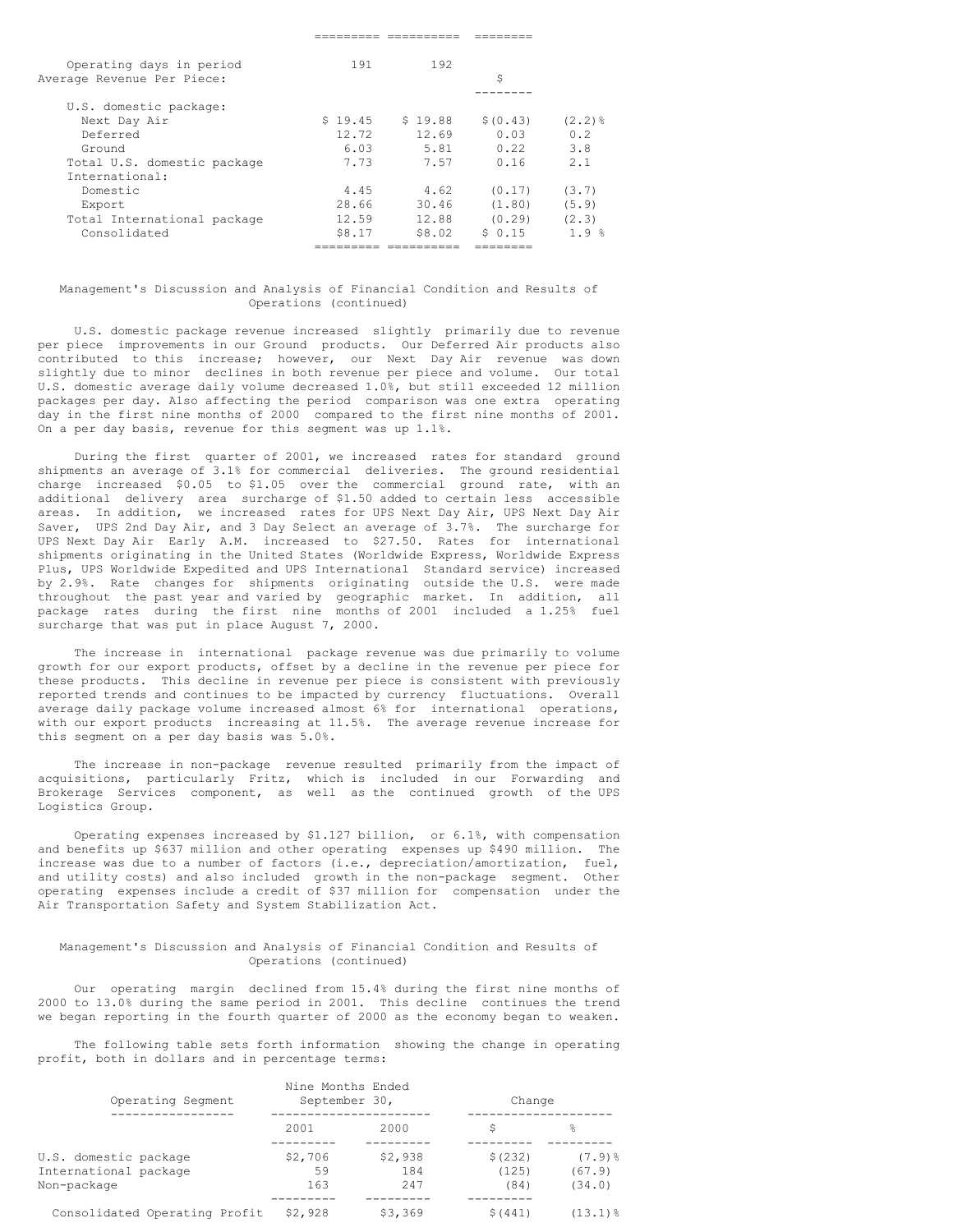U.S. domestic package operating profit decreased by \$232 million, a significant portion of which, \$136 million, occurred in the third quarter as discussed previously.

The decline in the operating profit of our international package operations resulted primarily from below plan revenues, including cargo, matched with increased expenses, particularly those expenses associated with aircraft used in this segment (maintenance, rental and fuel). This segment was also impacted by the events of September 11th, and operating losses were offset by a \$23 million credit to expense for this segment related to the Air Transportation Safety and System Stabilization Act as discussed in Note 9.

The decrease in non-package operating profit is partially due to the \$49 million gain we recognized from the sale of our UPS Truck Leasing subsidiary in the first quarter of 2000. The remaining decrease is due to start-up and integration costs for several subsidiaries that we are developing or have acquired, along with goodwill amortization expense associated with recent acquisitions.

The decrease in investment income of \$347 million for the period is due to two factors relating to the first nine months of last year. First, in the first quarter of 2000, we recognized a \$241 million gain on investments held by our Strategic Enterprise Fund in two companies that were acquired by other companies. In addition, we earned income on the \$5.3 billion in net IPO proceeds available for investment prior to the tender offer that occurred in early March 2000, and the \$1.2 billion in IPO proceeds that were not utilized for the tender offer.

### Management's Discussion and Analysis of Financial Condition and Results of Operations (continued)

Net income for the nine months ended September 30, 2001 amounted to \$1.754 billion, or \$1.53 per diluted share, compared to \$2.210 billion, or \$1.87 per diluted share, for the same period in the prior year. Our fiscal 2000 results reflect certain non-recurring items, which include the gains on our Strategic Enterprise Fund investments and sale of our Truck Leasing subsidiary (discussed above), offset partially by a charge for retroactive costs associated with creating new full-time jobs from existing part-time Teamster jobs. Our fiscal 2001 results reflect a FAS 133 cumulative expense adjustment, net of tax, of \$26 million. Excluding these non-recurring transactions for each of these periods, adjusted net income for the nine months ended September 30, 2001 would have been \$1.780 billion, a decrease of \$291 million from net income of \$2.071 billion for the nine months ended September 30, 2000. Adjusted diluted earnings per share decreased from \$1.75 in 2000 to \$1.55 in 2001.

### Management's Discussion and Analysis of Financial Condition and Results of Operations (continued)

#### Liquidity and Capital Resources - -------------------------------

Our primary source of liquidity is our cash flow from operations. We maintain significant cash, cash equivalents, marketable securities and short-term investments, amounting to \$2.5 billion at September 30, 2001.

As part of our continuing share repurchase program, \$1.3 billion was authorized for share repurchases in May 2001, of which \$459 million was still available as of September 30, 2001.

We maintain two commercial paper programs under which we are authorized to borrow up to \$7.0 billion. Approximately \$1.612 billion was outstanding under these programs as of September 30, 2001, of which \$1.0 billion has been classified as long-term debt in accordance with our intention and ability to refinance such obligations on a long-term basis under our revolving credit facilities. The average interest rate on the amount outstanding at September 30, 2001 was 3.28%. In addition, we maintain an extendible commercial notes program under which we are authorized to borrow up to \$500 million. No amounts were outstanding under this program at September 30, 2001.

We maintain two credit agreements with a consortium of banks. These agreements provide revolving credit facilities of \$1.25 billion each, with one expiring on April 25, 2002 and the other expiring on April 27, 2005. Interest on any amounts we borrow under these facilities would be charged at 90-day LIBOR plus 15 basis points. There were no borrowings under either of these agreements as of September 30, 2001.

We also maintain a \$1.0 billion European medium-term note program. Under this program, we may issue notes from time to time, denominated in a variety of currencies. At September 30, 2001, \$264 million was available under this program. The 500 million Pound Sterling denominated bonds which are outstanding (recorded at \$737 million at September 30, 2001), were issued in February 2001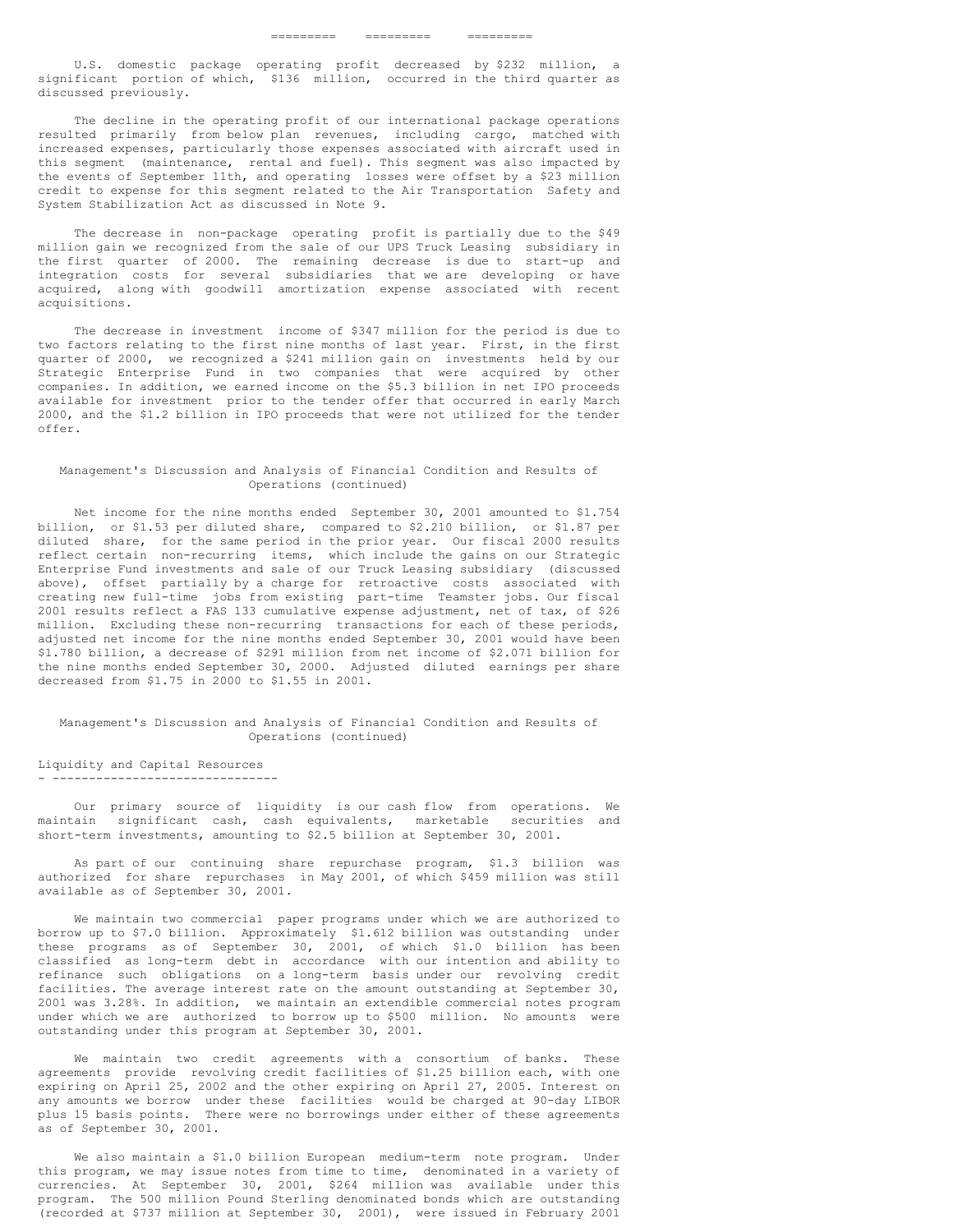#### and bear interest at a stated rate of 5.50%.

We have a shelf registration statement under which we may issue debt securities in the U.S. of up to \$2.0 billion. There was approximately \$947 million issued under this shelf registration statement at September 30, 2001, including \$401 million in notes issued under the UPS Notes program. These notes have various terms and maturities, all with fixed interest rates. Also during 2001, we issued \$89 million in floating rate senior notes due December 2050, and \$52 million in floating rate senior notes due June 2051, both of which bear interest at one-month LIBOR less 45 basis points.

### Management's Discussion and Analysis of Financial Condition and Results of Operations (continued)

On August 9, 1999, the United States Tax Court held that we were liable for tax on income of Overseas Partners Ltd. ("OPL"), a Bermuda company that had reinsured excess value package insurance purchased by our customers beginning in 1984, and that we were liable for additional tax for the 1983 and 1984 tax years. The Court held that for the 1984 tax year we were liable for taxes of \$31 million on income reported by OPL, penalties and penalty interest of \$93 million, and interest for a total after-tax exposure estimated at approximately \$246 million.

On June 21, 2001, the United States Court of Appeals for the Eleventh Circuit reversed the Tax Court's decision. On September 13, 2001, the Eleventh Circuit denied the IRS's petition to have the appeal reheard en banc. The IRS has 90 days from that denial, until December 12, 2001, in which to petition the U.S. Supreme Court for a writ of certiorari, unless it seeks and is granted an extension of that deadline. The case has been remanded to the Tax Court to consider alternative arguments raised by the parties. We do not know whether the IRS will seek Supreme Court review, or what the outcome of the remanded proceedings in the Tax Court will be.

The IRS has taken similar positions to those advanced in the Tax Court decision for tax years subsequent to 1984. Tax years 1985 through 1990 currently are docketed in the Tax Court, although no trial date has been set pending resolution of the case that covers the 1984 year. Further, the IRS has issued a report asserting similar positions for the 1991 through 1994 tax years, and we expect the IRS to take similar positions for tax years 1995 through 1999.

We have been named as a defendant in twenty-five lawsuits that seek to hold us liable for the collection of premiums for excess value ("EV") package insurance in connection with package shipments since 1984. Based on a variety of state and federal tort, contract and statutory claims, these cases generally claim that we failed to remit collected EV premiums to an independent insurer; we failed to provide promised EV insurance; we acted as an insurer without complying with state insurance laws and regulations; and the price for EV insurance was excessive.

These actions all developed after the August 9, 1999 Tax Court decision. As discussed above, on June 21, 2001, the U.S. Court of Appeals for the Eleventh Circuit ruled in our favor and reversed the Tax Court decision.

Twenty-three of these twenty-five cases have been consolidated for pre-trial purposes in a multi-district litigation proceeding ("MDL Proceeding") in federal court in New York. Motions to dismiss these cases are pending, as are motions to remand several of these cases to state court. One of the two remaining cases was filed on September 28, 2001 in state court in Ohio. We have removed it to federal court and are seeking to have it consolidated into the MDL Proceeding.

We believe that the allegations in these cases have no merit and intend to continue to defend them vigorously. The ultimate resolution of these cases cannot presently be determined.

### Management's Discussion and Analysis of Financial Condition and Results of Operations (continued)

The other remaining unconsolidated case is pending in state court in Madison County, Illinois (Triad Industries, Inc. v. UPS). We have entered into a proposed settlement of this case -- only with respect to Illinois EV shippers - based in part on our desire to vigorously defend these actions in the single MDL Proceeding. We entered into the proposed settlement shortly before the Eleventh Circuit reversed the Tax Court decision on which these lawsuits are based. While expressly denying any and all liability, the proposed settlement would resolve the Illinois case. This proposed settlement has no impact on the claims pending in the MDL Proceeding regarding EV purchases relating to shipments from states other than Illinois.

Confirmation of this proposed settlement is subject to a fairness hearing, currently scheduled for November 2001, and a final court order. If the proposed settlement is approved, we would provide qualifying settlement class members with coupons toward the purchase of specified UPS services, and pay attorneys'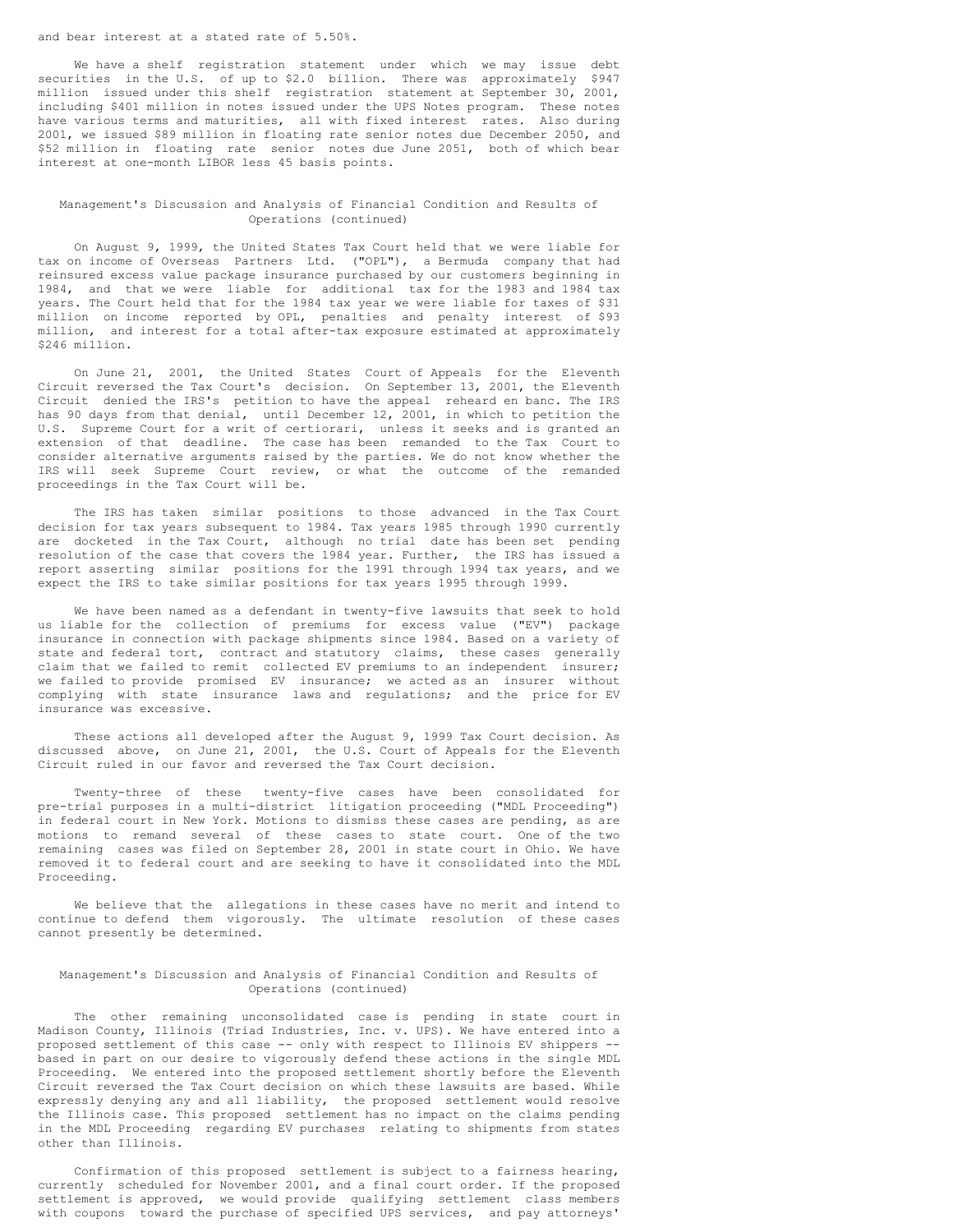fees in an amount specified in, and subject to the terms and conditions of, the proposed settlement. The proposed settlement's ultimate cost to us will depend upon a number of factors. We do not believe this proposed settlement will have a material adverse effect on our financial condition, results of operations or liquidity.

In addition, we are a defendant in various other lawsuits that arose in the normal course of business. We believe the eventual resolution of these cases will not result in a material adverse effect on our financial condition, results of operations or liquidity.

Reference is made to Note 4 to the accompanying unaudited consolidated financial statements for more information on each of the preceding matters.

Due to the events of September 11, 2001 (as described in Note 9), increased security requirements for air carriers may be forthcoming; however, we do not anticipate that such measures will have a material adverse impact on our financial condition, results of operations or liquidity. In addition, we anticipate that our current insurance premiums will rise and we are reviewing a variety of alternatives, including self-insuring certain risks, to mitigate the potential expense increase.

In November 2001, we announced rate increases, to take effect on January 7, 2002, that are in line with previous rate increases. We increased rates for standard ground shipments an average of 3.5% for commercial deliveries. The ground residential charge increased \$0.05 to \$1.10 over the commercial ground rate, and this charge will also be applied to express deliveries in 2002. The additional delivery area surcharge added to ground deliveries in certain less accessible areas remained at \$1.50, however in 2002 this charge will also be applied to express deliveries to these addresses. Rates for UPS Hundredweight will increase 5.9%. In addition, we increased rates for UPS Next Day Air, UPS

### Management's Discussion and Analysis of Financial Condition and Results of Operations (continued)

Next Day Air Saver, UPS 2nd Day Air, and 3 Day Select an average of 4.0%. The surcharge for UPS Next Day Air Early A.M. increased to \$28.50. Rates for international shipments originating in the United States (Worldwide Express, Worldwide Express Plus, UPS Worldwide Expedited and UPS International Standard service) increased an average of 3.9%. Rate changes for shipments originating outside the U.S. were made throughout the past year and varied by geographic market. The temporary fuel surcharge of 1.25% currently remains in effect.

#### New Accounting Pronouncements - -----------------------------

In June 2001, the FASB issued Statement No. 141 "Business Combinations" ("FAS 141") and Statement No. 142 "Goodwill and Other Intangible Assets" ("FAS 142"). FAS 141 requires that the purchase method of accounting be used for all business combinations initiated after June 30, 2001. FAS 141 also specifies the types of acquired intangible assets that are required to be recognized and reported separately from goodwill. FAS 142 eliminates the current requirement to amortize goodwill and indefinite-lived intangible assets, addresses the amortization of intangible assets with a defined life, and addresses the impairment testing and recognition for goodwill and intangible assets.

Goodwill amortization, which was \$20 and \$52 million for the three and nine months ended September 30, 2001, will cease upon the implementation of FAS 142 on January 1, 2002. In order to complete the transitional assessment of goodwill impairment, we will need to (1) identify reporting units, (2) determine the carrying value of each reporting unit, and (3) determine the fair value of each reporting unit. Due to the extensiveness of the efforts needed to comply with these provisions, it is not practical, at this time, to estimate the impact of adoption of these Statements.

In August 2001, the FASB issued Statement No. 144 "Accounting for the Impairment or Disposal of Long-Lived Assets" ("FAS 144") which superceded Statement No. 121 "Accounting for the Impairment of Long-Lived Assets and Long-Lived Assets to be Disposed of" ("FAS 121"). FAS 144 establishes a single accounting model for long-lived assets to be disposed of by sale, and resolves several implementation issues arising from FAS 121. FAS 144 will be effective for UPS in January 2002. We do not anticipate that the effects of adopting FAS 144 will be material to our results of operations or financial condition.

### Management's Discussion and Analysis of Financial Condition and Results of Operations (continued)

"Management's Discussion and Analysis of Financial Condition and Results of Operations," "Liquidity and Capital Resources" and other parts of this report contain "forward-looking" statements about matters that are inherently difficult to predict. These statements include statements regarding our intent, belief and current expectations about our strategic direction, prospects and future results. We have described some of the important factors that affect these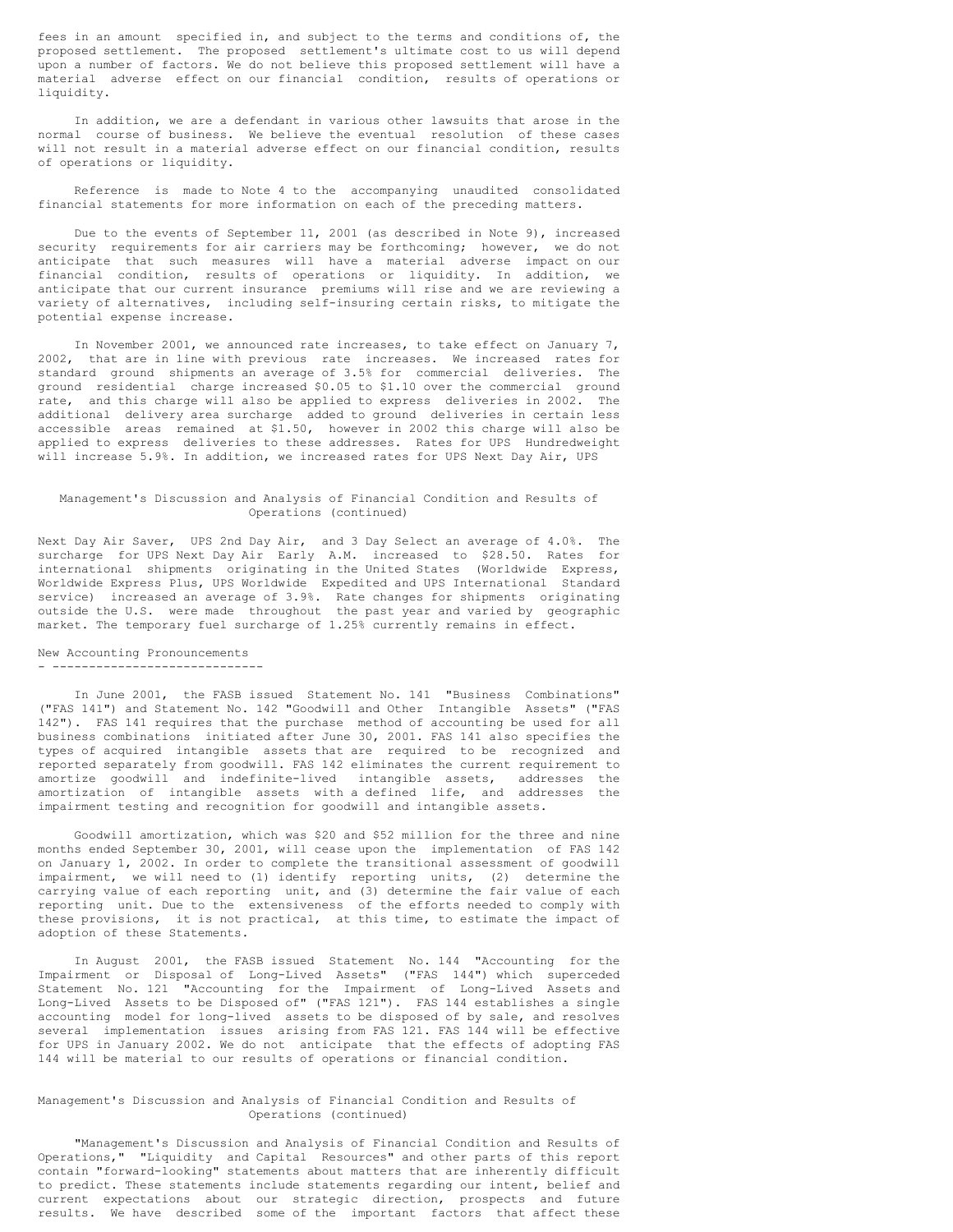statements as we discussed each subject. Forward-looking statements involve risks and uncertainties, and certain factors may cause actual results to differ materially from those contained in the forward-looking statements. These factors include, for example, economic and other conditions in the markets in which we operate, long-term regulatory, economic and other effects from the events of September 11, 2001, our competitive environment, increases in aviation and motor fuel prices, strikes, work stoppages and slowdowns, governmental regulation, and cyclical and seasonal fluctuations in our operating results. Additional information concerning these risks and uncertainties, and other factors you may wish to consider, are provided in the "Risk Factors" discussed in our Annual Report on Form 10-K for the year ended December 31, 2000 and other documents we file from time to time with the SEC.

Item 3. Quantitative and Qualitative Disclosures About Market Risk

### Market Risk

- -----------

We are exposed to market risk from changes in foreign currency exchange rates, interest rates, equity prices, and certain commodity prices. All of this market risk arises in the normal course of business, as we do not engage in speculative trading activities. In order to manage the risk arising from these exposures, we utilize a variety of foreign exchange, interest rate, equity and commodity forward contracts, options, and swaps.

Our market risks, hedging strategies, and financial instrument positions at September 30, 2001 are similar to those disclosed in our Annual Report on Form 10-K for the year ended December 31, 2000. However, during the first nine months of 2001, we issued 500 million of Pound Sterling denominated bonds (recorded at \$737 million at September 30, 2001), at a fixed 5.50% interest rate. We issued a total of \$401 million of fixed rate notes with various maturities under our UPS Notes program. By utilizing interest rate swaps designated as fair value hedges of the related fixed rate debt, all of these fixed rate notes were effectively converted to floating interest rates. In addition, we completed two floating rate senior note issuances in the amounts of \$89 million and \$52 million, both of which bear interest at one month LIBOR less 45 basis points.

The total fair value of our derivative financial instruments, including derivatives added during the first nine months of 2001, decreased from an asset of \$137 million at December 31, 2000 to an asset of \$134 million at September 30, 2001. The information concerning market risk under the sub-caption "Market Risk" of the caption "Management's Discussion and Analysis" on pages 29 and 30 of our consolidated financial statements contained in our Annual Report on Form 10-K for the year ended December 31, 2000, is hereby incorporated by reference in this Quarterly Report on Form 10-Q.

#### PART II. OTHER INFORMATION

#### Item 1. Legal Proceedings

We have been named as a defendant in twenty-five lawsuits that seek to hold us liable for the collection of premiums for excess value ("EV") package insurance in connection with package shipments since 1984. Based on a variety of state and federal tort, contract and statutory claims, these cases generally claim that we failed to remit collected EV premiums to an independent insurer; we failed to provide promised EV insurance; we acted as an insurer without complying with state insurance laws and regulations; and the price for EV insurance was excessive.

These actions all developed after the August 9, 1999 Tax Court decision. As discussed above, on June 21, 2001, the U.S. Court of Appeals for the Eleventh Circuit ruled in our favor and reversed the Tax Court decision.

Twenty-three of these twenty-five cases have been consolidated for pre-trial purposes in a multi-district litigation proceeding ("MDL Proceeding") in federal court in New York. Motions to dismiss these cases are pending, as are motions to remand several of these cases to state court. One of the two remaining cases was filed on September 28, 2001 in state court in Ohio. We have removed it to federal court and are seeking to have it consolidated into the MDL Proceeding.

We believe that the allegations in these cases have no merit and intend to continue to defend them vigorously. The ultimate resolution of these cases cannot presently be determined.

The other remaining unconsolidated case is pending in state court in Madison County, Illinois (Triad Industries, Inc. v. UPS). We have entered into a proposed settlement of this case -- only with respect to Illinois EV shippers - based in part on our desire to vigorously defend these actions in the single MDL Proceeding. We entered into the proposed settlement shortly before the Eleventh Circuit reversed the Tax Court decision on which these lawsuits are based. While expressly denying any and all liability, the proposed settlement would resolve the Illinois case. This proposed settlement has no impact on the claims pending in the MDL Proceeding regarding EV purchases relating to shipments from states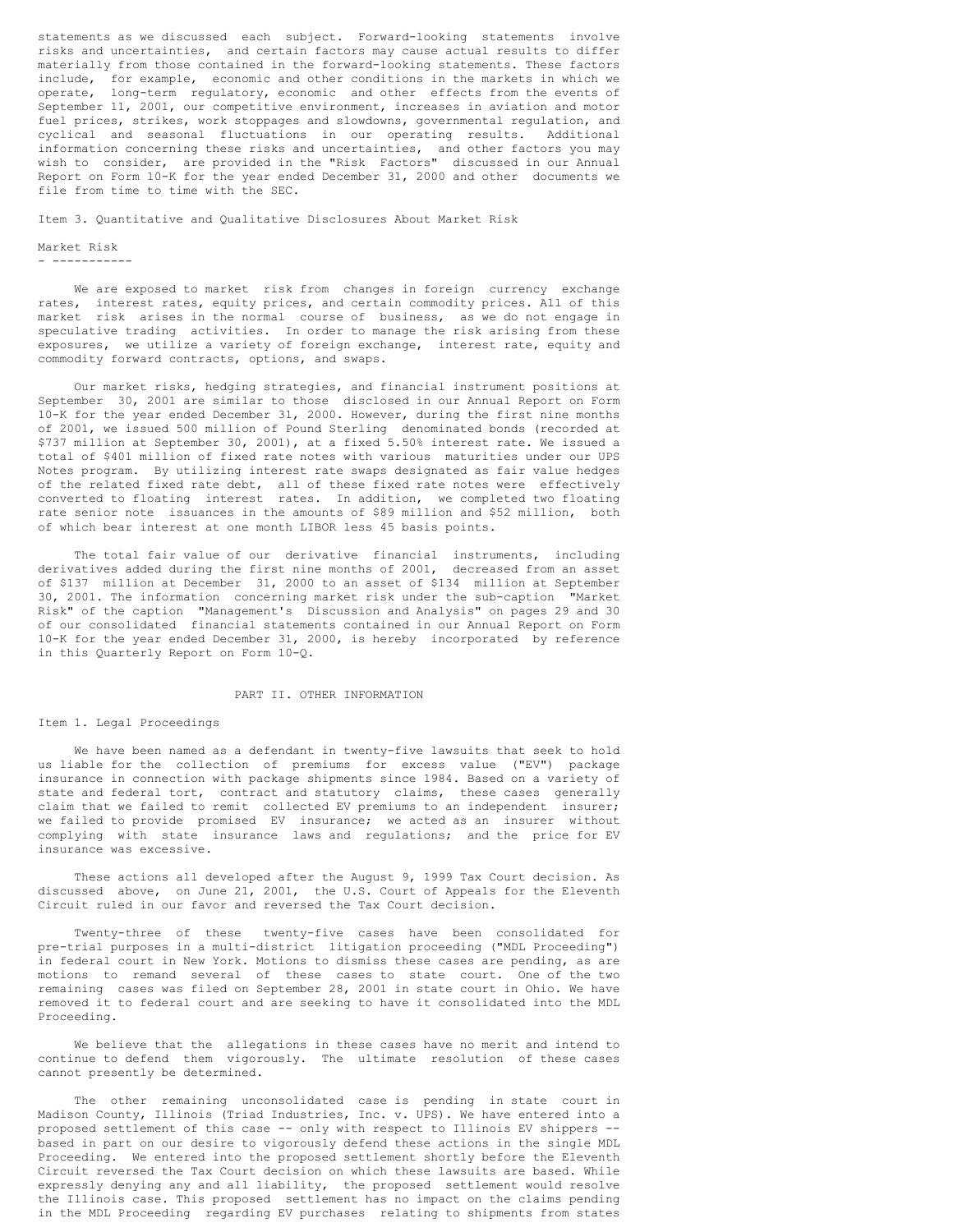Confirmation of this proposed settlement is subject to a fairness hearing, currently scheduled for November 2001, and a final court order. If the proposed settlement is approved, we would provide qualifying settlement class members with coupons toward the purchase of specified UPS services, and pay attorneys' fees in an amount specified in, and subject to the terms and conditions of, the proposed settlement. The proposed settlement's ultimate cost to us will depend upon a number of factors. We do not believe this proposed settlement will have a material adverse effect on our financial condition, results of operations or liquidity.

Item 6. Exhibits and Reports on Form 8-K

- A) Exhibits: Second Supplemental Indenture, dated as of September 21, 2001, between United Parcel Service, Inc. (the "Company") and Citibank, N.A., as trustee (the "Trustee"), to the Indenture, dated as of January 26, 1999, between the Company (as successor to United Parcel Service of America, Inc. pursuant to the First Supplemental Indenture dated as of March 27, 2000) and the Trustee.
- B) Reports on Form 8-K: none

**SIGNATURES** ----------

Pursuant to the requirements of the Securities Exchange Act of 1934, the registrant has duly caused this report to be signed on its behalf by the undersigned thereunto duly authorized.

> UNITED PARCEL SERVICE, INC. --------------------------- (Registrant)

Date: November 14, 2001 By: /S/ D. Scott Davis

------------------------ D. Scott Davis Senior Vice President, Treasurer and Chief Financial Officer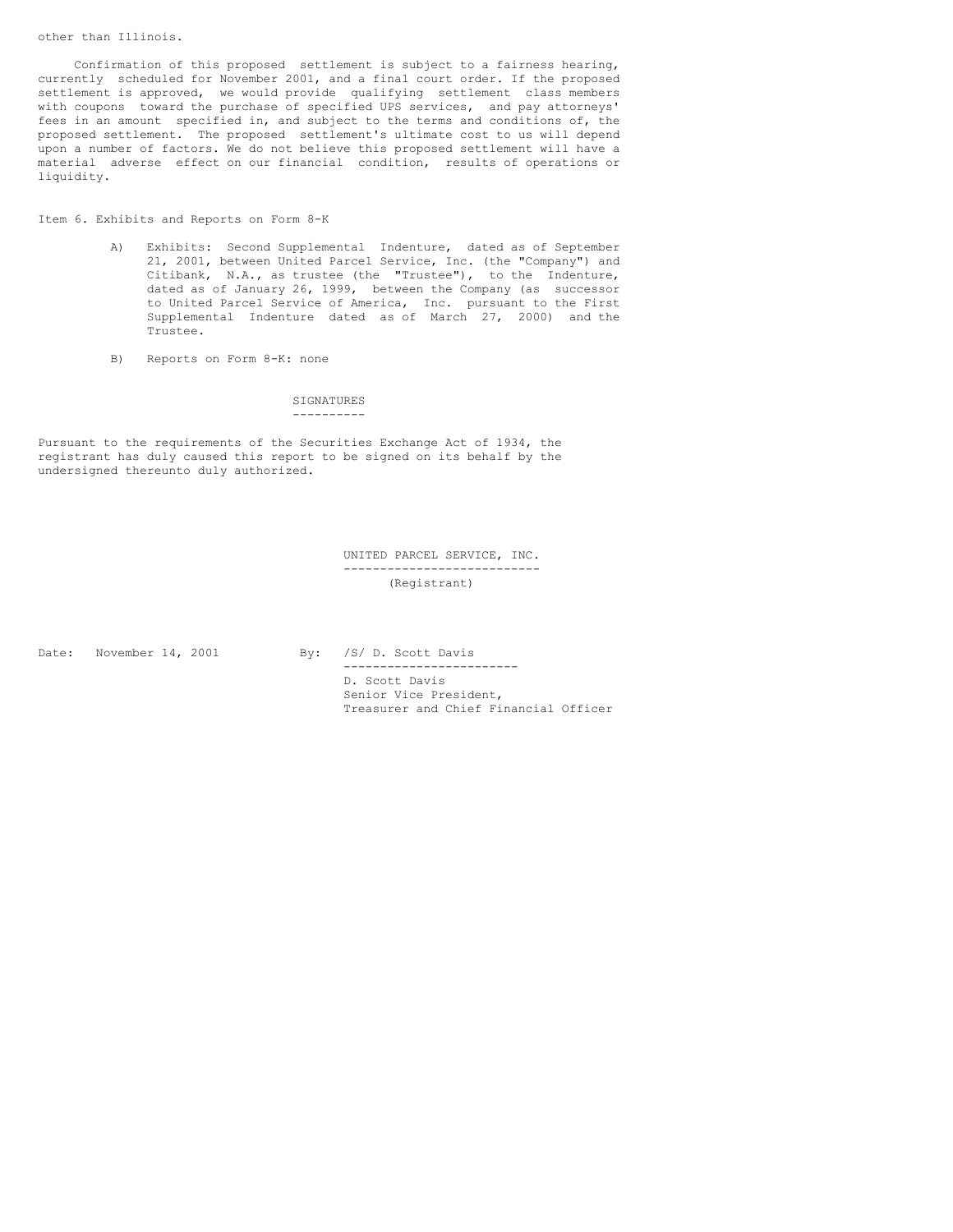and

CITIBANK, N.A. as Trustee

- --------------------------------------------------------------------------------

SECOND SUPPLEMENTAL INDENTURE

Dated as of September 21, 2001

amending the

INDENTURE

Dated as of January 26, 1999

#### SENIOR DEBT SECURITIES

- --------------------------------------------------------------------------------

SECOND SUPPLEMENTAL INDENTURE, dated as of September 21, 2001 (the "Second Supplemental Indenture"), between United Parcel Service, Inc. (the "Company") and Citibank, N.A., as trustee (the "Trustee"), to the Indenture (the "Indenture"), dated as of January 26, 1999, between the Company (as successor to United Parcel Service of America, Inc. pursuant to the First Supplemental Indenture dated as of March 27, 2000) and the Trustee. All capitalized terms used herein and not otherwise defined have the meanings assigned to them in the Indenture.

WHEREAS, the Company desires to (1) amend the definition of "Company Request" or "Company Order" in Section 1.01 of the Indenture to add the Treasurer and any Assistant Treasurer to the officers authorized to execute any Company Request or Company Order on behalf of the Company and (2) amend Section 3.03 of the Indenture to add the Treasurer and any Assistant Treasurer to the officers authorized to execute Securities on behalf of the Company;

WHEREAS, pursuant to Section 9.01(11) of the Indenture, the Company and the Trustee may, at any time and from time to time, enter into one or more supplemental indentures without the consent of the Holders to amend or supplement the Indenture, provided that no such amendment or supplement shall materially adversely affect the interests of the Holders of any Securities then Outstanding.

WHEREAS, the amendments to the Indenture set forth in this Second Supplemental Indenture shall only apply in respect of Securities issued after the date hereof;

NOW THEREFORE, in consideration of the premises and other good and valuable consideration, the receipt and sufficiency of which is hereby acknowledged, the parties hereby agree as follows:

1. Amendment to Section 1.01. --------------------------

The definition of "Company Request" or "Company Order" set forth in Section 1.01 of the Indenture is hereby deleted in its entirety and the following definition shall be substituted therefor:

"Company Request" or "Company Order" means a written request or order signed in the name of the Company by its Chairman of the Board, its Vice Chairman of the Board, its President, a Vice President, its Treasurer or an Assistant Treasurer and by its Secretary or an Assistant Secretary, and delivered to the Trustee.

2. Amendment to Section 3.03. --------------------------

The first sentence of Section 3.03 of the Indenture is hereby deleted in its entirety and the following sentence shall be substituted therefor:

"The Securities shall be executed on behalf of the Company by its Chairman of the Board, its Vice Chairman of the Board, its President, one of its Vice Presidents, its Treasurer or one of its Assistant Treasurers, under its corporate seal reproduced thereon attested by its Secretary or one of its Assistant Secretaries."